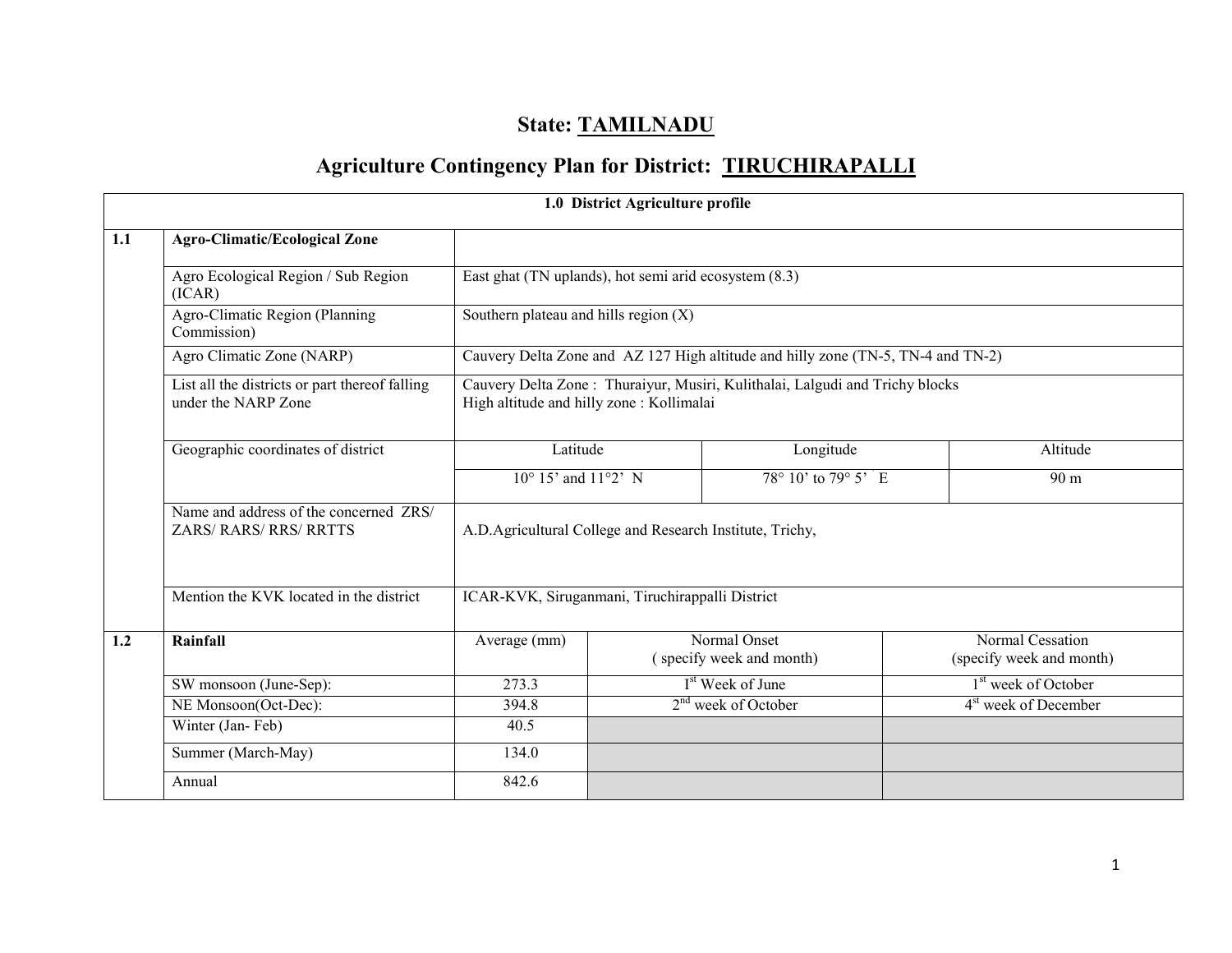| 1.J | Land use                           | Geographical area | Forest | Land under               | Permanent | Cultivable | Land under              | Barren and           | Current | Other fallows |
|-----|------------------------------------|-------------------|--------|--------------------------|-----------|------------|-------------------------|----------------------|---------|---------------|
|     | pattern of the<br>district (latest |                   | area   | non-<br>agricultural use | pastures  | wasteland  | Misc. tree<br>crops and | uncultivable<br>land | fallows |               |
|     | statistics)                        |                   |        |                          |           |            | groves                  |                      |         |               |
|     | Area $('000 ha)$                   | 440.4             | 36.8   | 85.0                     | U.        |            | 2.0                     | 12.8                 | 27.4    | 94.2          |
|     |                                    |                   |        |                          |           |            |                         |                      |         |               |

| 1.4 | <b>Major Soils</b>           | Area ('000 ha) | Percent (%) of total |
|-----|------------------------------|----------------|----------------------|
|     |                              |                |                      |
|     | Deep black soil              | 141.9          | 32.2                 |
|     | Deep red soil                | 74.1           | 16.8                 |
|     | Moderately deep black soil   | 47.0           | 10.7                 |
|     | Moderately deep red soil     | 110.2          | 25.1                 |
|     | Shallow black soil           | 25.4           | 5.8                  |
|     | Shallow red soil             | 96.6           | 22.0                 |
| 1.5 | <b>Agricultural land use</b> | Area ('000 ha) | Cropping intensity % |
|     | Net sown area                | 182.7          | 104.9                |
|     | Area sown more than once     | 8.9            |                      |
|     | Gross cropped area           | 191.6          |                      |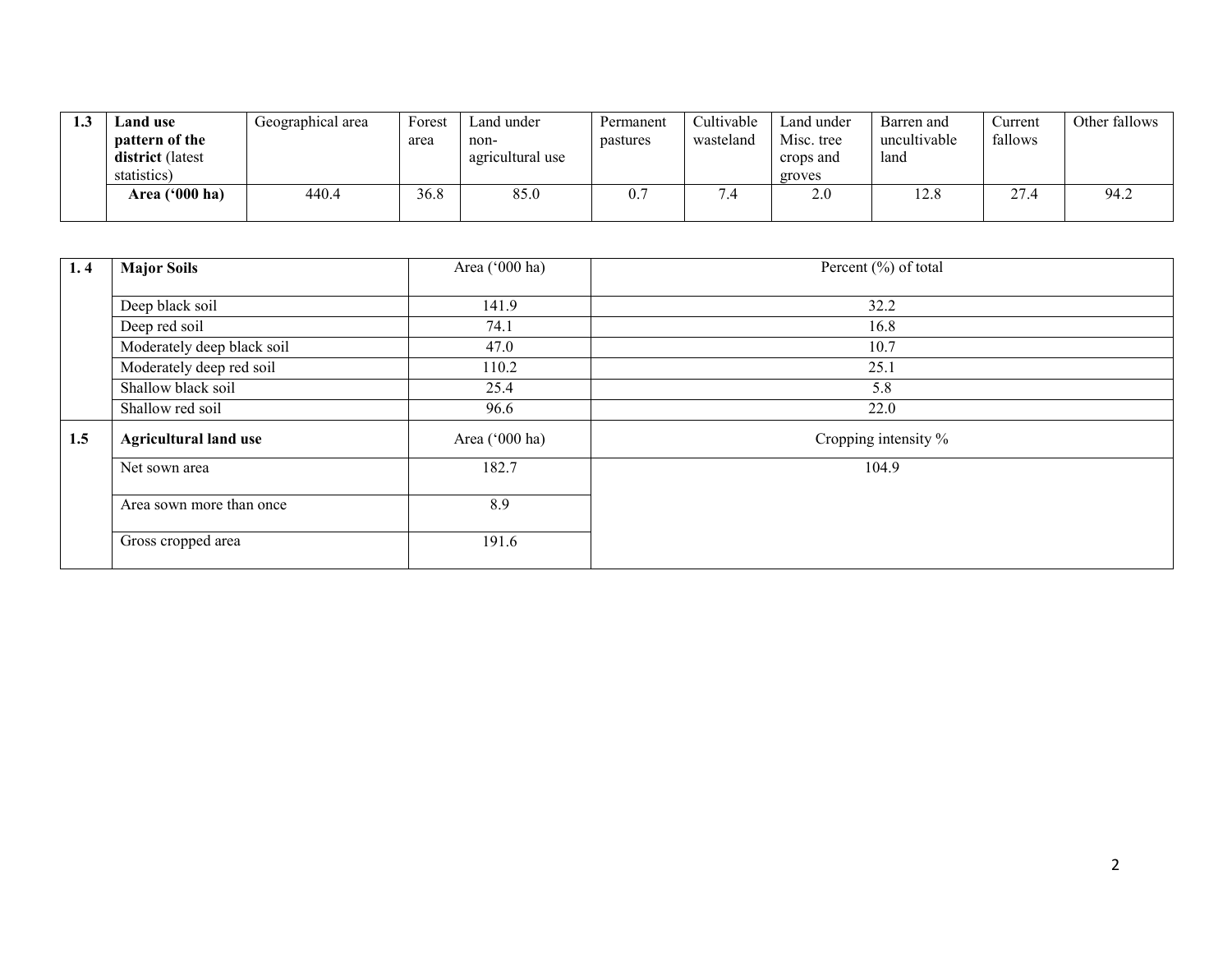| <b>Irrigation</b>                | Area ('000 ha)                                |                    | Percent $(\% )$                                                           |               |  |
|----------------------------------|-----------------------------------------------|--------------------|---------------------------------------------------------------------------|---------------|--|
| Net irrigated area               | 108.8                                         |                    | $\overline{58.7}$                                                         |               |  |
| Gross irrigated area             | 116.2                                         |                    | 57.9                                                                      |               |  |
| Rainfed area                     | 73.9                                          |                    | 41.3                                                                      |               |  |
| <b>Sources of Irrigation</b>     | Number                                        |                    | Area ('000 ha)                                                            |               |  |
|                                  |                                               |                    |                                                                           | $\frac{0}{6}$ |  |
| Canals                           | 135                                           |                    | 37.8                                                                      |               |  |
| Tanks                            | 1767                                          |                    | 4.6                                                                       |               |  |
| Open wells                       | 6192                                          |                    | 7.4                                                                       |               |  |
| Bore wells                       | 477                                           |                    | 7.6                                                                       | 50.3          |  |
| Lift irrigation                  | ---                                           | $\blacksquare$     |                                                                           |               |  |
| Other sources                    | $\mathord{\hspace{1pt}\text{--}\hspace{1pt}}$ |                    | $\blacksquare$                                                            |               |  |
| Total                            |                                               |                    | 102.3                                                                     | 100.0         |  |
| Pumpsets                         | $\sim$                                        |                    |                                                                           |               |  |
| Micro-irrigation                 | $\mathbf{u}$                                  |                    |                                                                           |               |  |
| Groundwater availability and use | No. of blocks                                 | $\frac{1}{2}$ area | Quality of water                                                          |               |  |
| Over exploited                   | 3                                             | $\blacksquare$     | 64 % Good water, 16 % Marginally saline, 8 % saline, 2 % High SAR saline, |               |  |
| Critical                         | $\sqrt{2}$                                    | $\sim$             | 4 % marginally alkaline, 5 % alkali, 1 % Highly alkali                    |               |  |
| Semi-critical                    | $\sqrt{5}$                                    | $\blacksquare$     |                                                                           |               |  |
| Safe                             | $\overline{4}$                                | $\sim$             |                                                                           |               |  |
| Wastewater availability and use  | Data not available                            | $\sim$             |                                                                           |               |  |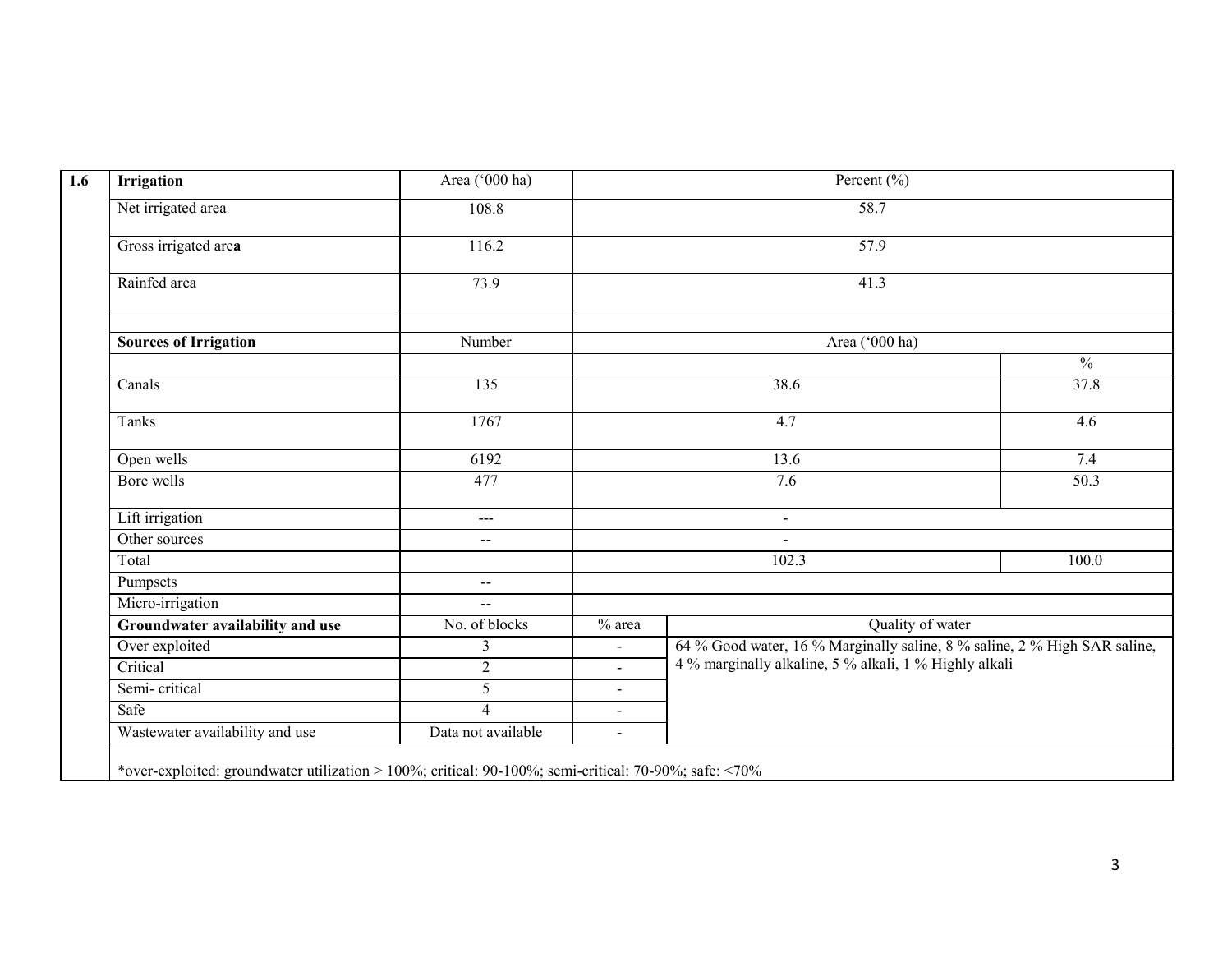### Area under major field crops & horticulture etc.

\*If break-up data (irrigated, rainfed) is not available, give total area

|                | <b>Major Field Crops cultivated</b>     |                   |               |                  | Area ('000 ha)   |                |              |
|----------------|-----------------------------------------|-------------------|---------------|------------------|------------------|----------------|--------------|
|                |                                         |                   | <b>Kharif</b> |                  | Rabi             | <b>Summer</b>  | <b>Total</b> |
|                |                                         | <b>Irrigated</b>  | Rainfed       | <b>Irrigated</b> | Rainfed          |                |              |
|                | Rice                                    | 5.1               |               | 52.7             | 0.6              | 3.0            | 61.3         |
| 2.             | Sorgum                                  | 0.3               | 26.8          | 0.7              | 1.0              |                | 28.7         |
| 3.             | Groundnut                               | 0.4               | 8.9           | 4.7              | 0.1              |                | 14.1         |
| 4.             | Black gram                              | 0.1               | 1.0           | 0.3              | 8.0              |                | 9.4          |
| 5.             | Sugarcane                               |                   |               |                  |                  |                | 6.8          |
| 6.             | Maize                                   | 0.3               | 6.9           | 0.5              | 0.1              |                | 7.8          |
| 7.             | Sunflower                               | 1.2               | 1.3           | 4.4              | 0.2              |                | 7.2          |
|                | <b>Horticulture crops - Fruits</b>      | <b>Total area</b> |               | <b>Irrigated</b> |                  | <b>Rainfed</b> |              |
|                | Banana                                  | 9.2               |               | 9.2              |                  | $\overline{0}$ |              |
| $\overline{2}$ | Mango                                   | 2.4               |               |                  | 0.8              |                | 1.6          |
| 3              | Guava                                   | 0.2               |               |                  | 0.2              |                | 0.0          |
|                | <b>Horticultural crops - Vegetables</b> | <b>Kharif</b>     |               |                  | <b>Irrigated</b> |                | <b>Total</b> |
|                | Onion                                   |                   |               |                  |                  |                | 4.0          |
| 2              | <b>Brinjal</b>                          |                   |               |                  |                  |                | 0.1          |
| 3              | Bhendi                                  |                   |               |                  |                  |                | 0.1          |
| 4              | Tomato                                  |                   |               |                  |                  |                | 0.2          |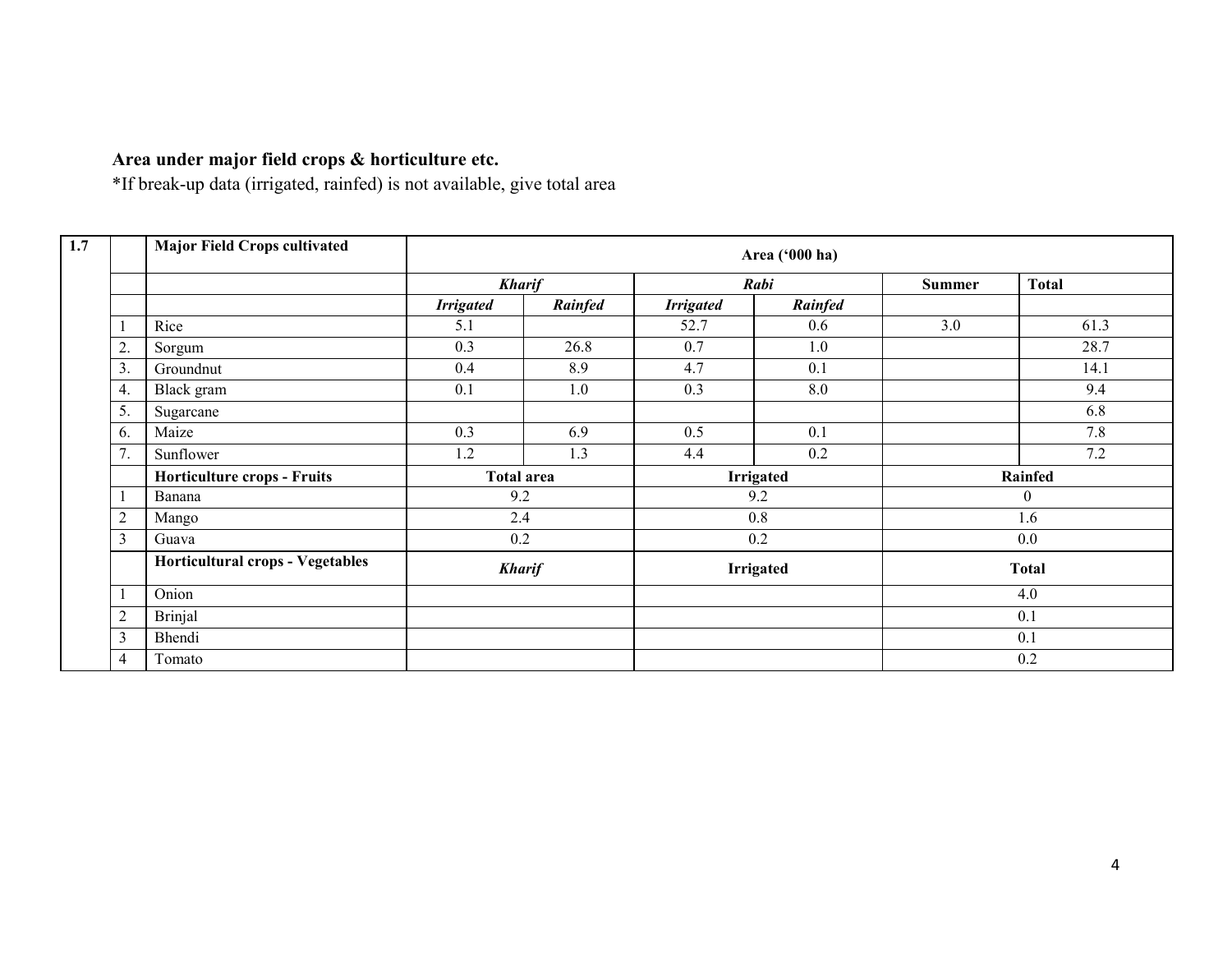|                | <b>Medicinal and Aromatic crops</b> | <b>Total area</b> | Irrigated        | Rainfed  |
|----------------|-------------------------------------|-------------------|------------------|----------|
|                | Medicinal and Aromatic crops        |                   |                  |          |
| 2              | Betal wine                          | 0.103             | 0.103            |          |
| 3              | Vasambu                             | 0.002             | 0.002            |          |
| 4              | Mozhikizhangu                       | 0.003             | 0.003            |          |
|                | Kanvazhikizhangu                    | 0.011             | 0.007            |          |
| 6              | Vasanaipul                          | 0.010             | 0.009            |          |
|                | <b>Plantation crops</b>             | <b>Total area</b> | Irrigated        | Rainfed  |
|                | Coconut                             | 6.4               |                  |          |
| $\overline{2}$ | Palm oil                            | 0.2               |                  |          |
|                | <b>Fodder crops</b>                 | <b>Total area</b> | <b>Irrigated</b> | Rainfed  |
|                | Sorghum                             | 4.0               | 0.1              | 3.923    |
| 2              | Subha grass                         | 0.1               | 0.04             | 0.14     |
| 3              | Fodder gross                        | 0.0               | 0.0              | $\theta$ |
|                | Total fodder crop area              | 4.1               | 0.1              | 4.0      |
|                | <b>Grazing land</b>                 |                   |                  |          |
|                | Sericulture etc                     |                   |                  |          |
|                | <b>Others (Specify)</b>             |                   |                  |          |
|                | Flowers                             | 0.916             |                  |          |

| 1.8 | Livestock                                      | Male (number) | Female (number) | Total (number) |
|-----|------------------------------------------------|---------------|-----------------|----------------|
|     |                                                |               |                 |                |
|     | Non descriptive Cattle (local low yielding)    | 44.5          | 67.6            | 112.1          |
|     | Crossbred cattle                               | 52.9          | 264.6           | 317.6          |
|     | Non descriptive Buffaloes (local low yielding) |               |                 | 46.9           |
|     | Graded Buffaloes (incl. Murrah)                | <u>_</u>      |                 |                |
|     | Goat                                           |               |                 | 486.7          |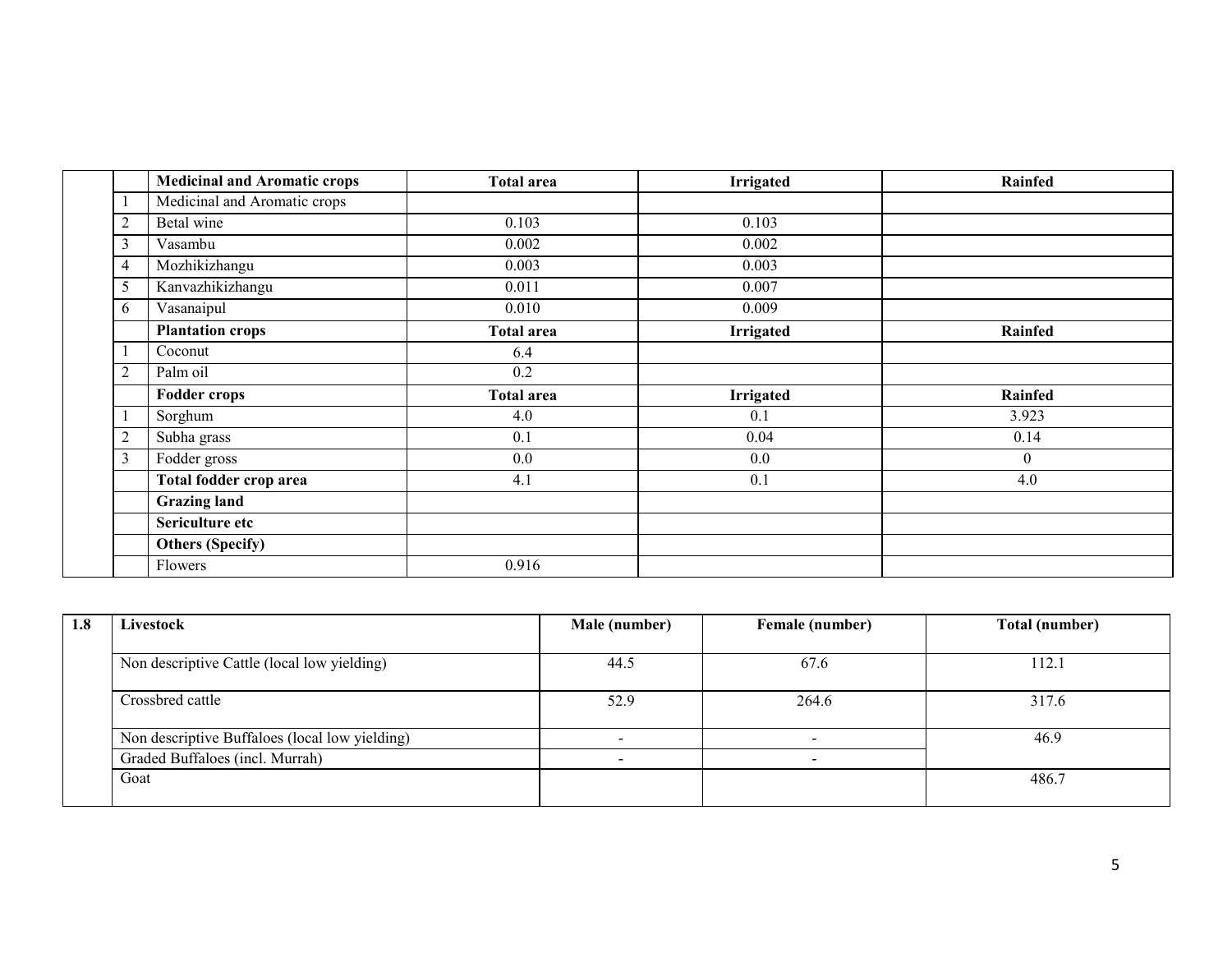|      | Sheep                                                       |                              |                        |                |                         |                                          | 212.7                |
|------|-------------------------------------------------------------|------------------------------|------------------------|----------------|-------------------------|------------------------------------------|----------------------|
|      | Others (Camel, Pig, Yak etc.)                               |                              |                        | 34.0           | 25.4                    |                                          | 14.1                 |
|      | Commercial dairy farms (Number)                             |                              |                        |                |                         |                                          | $\overline{25}$      |
| 1.9  | <b>Poultry</b>                                              |                              |                        | No. of farms   |                         | Total No. of birds (number)              |                      |
|      | Commercial                                                  |                              |                        | 15             |                         | 56.7                                     |                      |
|      | Backyard                                                    |                              |                        | $\blacksquare$ |                         | 221.7                                    |                      |
| 1.10 | <b>Fisheries</b>                                            |                              |                        |                |                         |                                          |                      |
|      | A. Capture                                                  |                              |                        |                |                         |                                          |                      |
|      | i. Marine (Data Source:<br>No. of fishermen<br><b>Boats</b> |                              |                        | <b>Nets</b>    |                         | Storage facilities (Ice<br>plants etc.,) |                      |
|      |                                                             | <b>Fisheries Department)</b> |                        |                |                         |                                          |                      |
|      |                                                             |                              | Mechanized             | Non-           | Mechanized              | Non-mechanized                           |                      |
|      |                                                             |                              |                        |                |                         | (Shore Seines, Stake                     |                      |
|      |                                                             | 19673                        |                        | mechanized     | (Trawl nets, Gill nets) | $&$ trap nets)                           |                      |
|      |                                                             |                              | $\overline{2}$         | 1229           | 12307                   | 683 (Cast nets)                          |                      |
|      |                                                             |                              |                        |                |                         | Drag Net: 185                            |                      |
|      |                                                             |                              |                        |                |                         | Other Nets: 63                           |                      |
|      | ii. Inland (Data Source:                                    | No. Farmers owned ponds      |                        |                | No. of Reservoirs       |                                          | No. of village tanks |
|      | Fisheries Department)                                       | 20                           |                        |                |                         |                                          |                      |
|      | <b>B.Culture</b>                                            |                              |                        |                |                         |                                          |                      |
|      |                                                             |                              | Water Spread Area (ha) |                | Yield (t/ha0            | Production (*000 tons)                   |                      |
|      | i. Brackish water (Data                                     |                              |                        |                |                         |                                          |                      |
|      | Source:                                                     |                              |                        |                |                         |                                          |                      |
|      | MPEDA/Fisheries                                             |                              |                        |                |                         |                                          |                      |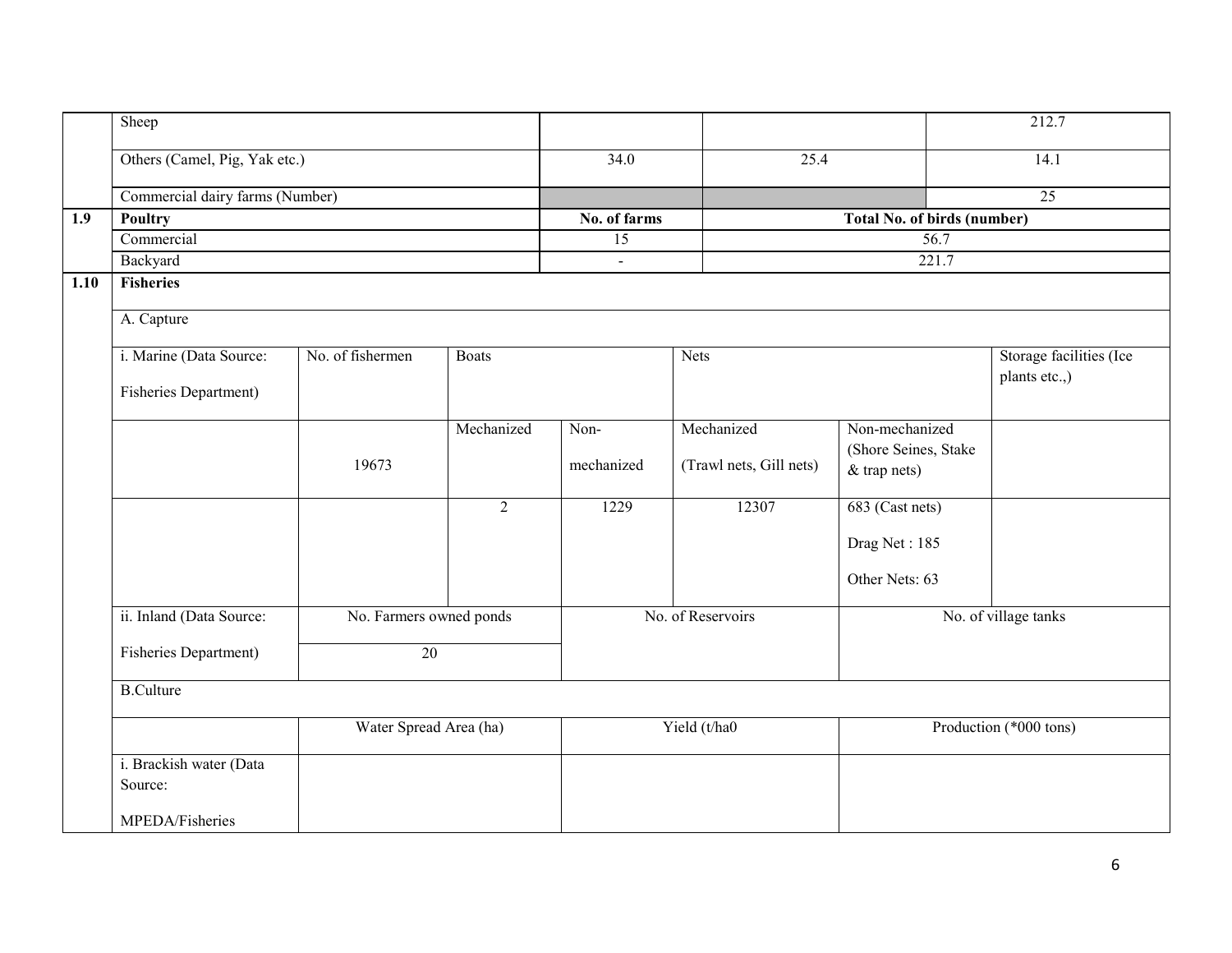| Department)                     |  |  |
|---------------------------------|--|--|
| ii. Fresh water(Data<br>Source: |  |  |
| <b>Fisheries Department)</b>    |  |  |
| Others                          |  |  |

| 1.11           | Production and Productivity of major                    | Kharif                |                         |                       | Rabi                    |                       | <b>Summer</b>           |                        | <b>Total</b>            |
|----------------|---------------------------------------------------------|-----------------------|-------------------------|-----------------------|-------------------------|-----------------------|-------------------------|------------------------|-------------------------|
|                | crops (Average of last 5years: 2006, 07,<br>08,09.2010) | Production<br>(000 t) | Productivity<br>(kg/ha) | Production<br>(000 t) | Productivity<br>(kg/ha) | Production<br>(000 t) | Productivity<br>(kg/ha) | Production<br>(1000 t) | Productivity<br>(kg/ha) |
| $\mathbf{1}$   | Paddy                                                   | 23.9                  | 4131                    | 178.1                 | 3687                    | 13.6                  | 3371                    | 215.6                  | 3709                    |
| $\overline{2}$ | Sorghum                                                 |                       |                         |                       |                         |                       |                         | 17.9                   | 511                     |
| $\overline{3}$ | Bajra                                                   |                       |                         |                       |                         |                       |                         | 1.7                    | 477                     |
| 4              | Ragi                                                    |                       |                         |                       |                         |                       |                         | 0.2                    | 1856                    |
| 5              | Maize                                                   |                       |                         |                       |                         |                       |                         | 16.1                   | 2631                    |
| 6              | Black gram                                              |                       |                         |                       |                         |                       |                         | 1.7                    | 368                     |
| $\tau$         | Bengal gram                                             |                       |                         |                       |                         |                       |                         | 0.0                    | 596                     |
| 8              | Redgram                                                 |                       |                         |                       |                         |                       |                         | 0.6                    | 432                     |
| 9              | Sugarcane                                               |                       |                         |                       |                         |                       |                         | 572.0                  | 113                     |
| 10             | Ground nut                                              |                       |                         |                       |                         |                       |                         | 27.1                   | 1845                    |
| 11             | Gingelly                                                |                       |                         |                       |                         |                       |                         | 0.3                    | 574                     |
|                | <b>Major Horticultural crops</b>                        | AV                    | Production              |                       |                         |                       |                         |                        |                         |
|                | Chillies                                                |                       |                         |                       |                         |                       |                         | 1.4                    | 611                     |
| $\overline{2}$ | Turmeric                                                |                       |                         |                       |                         |                       |                         | 2.7                    | 5348                    |
| 3              | Onion                                                   |                       |                         |                       |                         |                       |                         | 31.2                   | 10215                   |
| 4              | <b>Brinjal</b>                                          |                       |                         |                       |                         |                       |                         | 1.1                    | 10011                   |
| 5              | Tomato                                                  |                       |                         |                       |                         |                       |                         | 4.3                    | 20085                   |
| 6              | Banana                                                  |                       |                         |                       |                         |                       |                         | 400.2                  | 42926                   |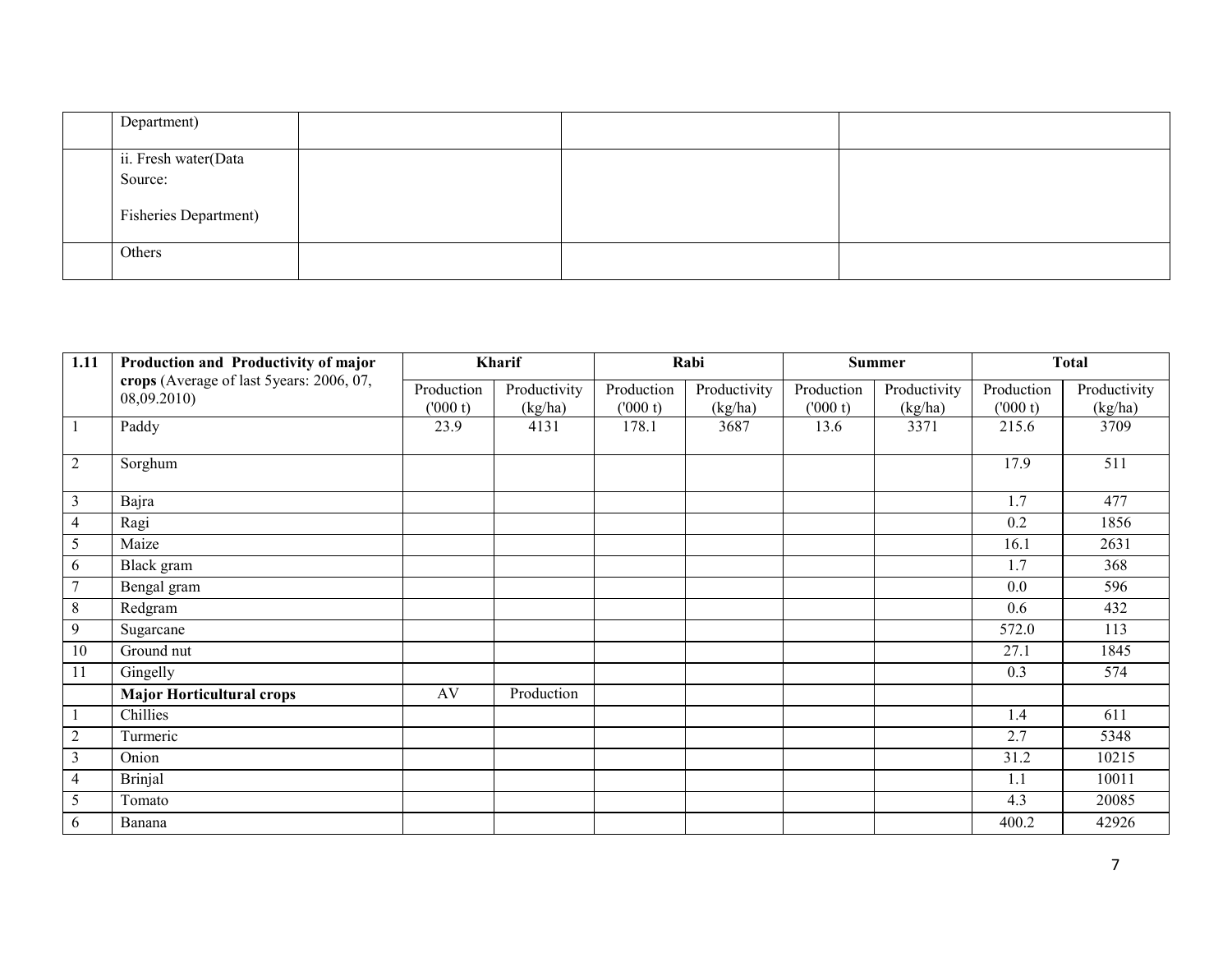| Othe |  |  |  |  |  |
|------|--|--|--|--|--|
|      |  |  |  |  |  |

| 1.12 | Sowing window for 5 major<br>crops (start and end of sowing<br>period) | Groundnut          | Paddy                              | Sugarcane                               | Cotton                | Black gram                           | Maize                |
|------|------------------------------------------------------------------------|--------------------|------------------------------------|-----------------------------------------|-----------------------|--------------------------------------|----------------------|
|      | Kharif-Rainfed                                                         | $July -$<br>August | $\overline{\phantom{0}}$           |                                         |                       |                                      | $June - July$        |
|      | Kharif - Irrigated                                                     | April - May        | June - July                        |                                         |                       | July<br>August                       | April-May            |
|      | Rabi – rainfed                                                         | November           |                                    |                                         | Sep.- Oct.            |                                      | September.- October, |
|      | Rabi - irrigated                                                       | November           | August,<br>September.,<br>December | December,<br>January,<br>February March | January<br>,February. | December.,<br>January.-<br>February. | January.- February   |

| 1.13 | What is the major contingency the district is<br>prone to? (Tick mark and mention years if<br>known during the last 10 year period) | Regular | Occasional | None |
|------|-------------------------------------------------------------------------------------------------------------------------------------|---------|------------|------|
|      | Drought                                                                                                                             |         |            |      |
|      | Flood                                                                                                                               |         |            |      |
|      | Cyclone                                                                                                                             |         |            |      |
|      | Hail storm                                                                                                                          |         |            |      |
|      | Heat wave                                                                                                                           |         |            |      |
|      | Cold wave                                                                                                                           |         |            |      |
|      | Frost                                                                                                                               |         |            |      |
|      | Sea water inundation                                                                                                                |         |            |      |
|      | Pests and diseases (specify)                                                                                                        |         |            |      |
|      | Rice – Stem borer                                                                                                                   |         |            |      |
|      | Rice – Leaf folder                                                                                                                  |         |            |      |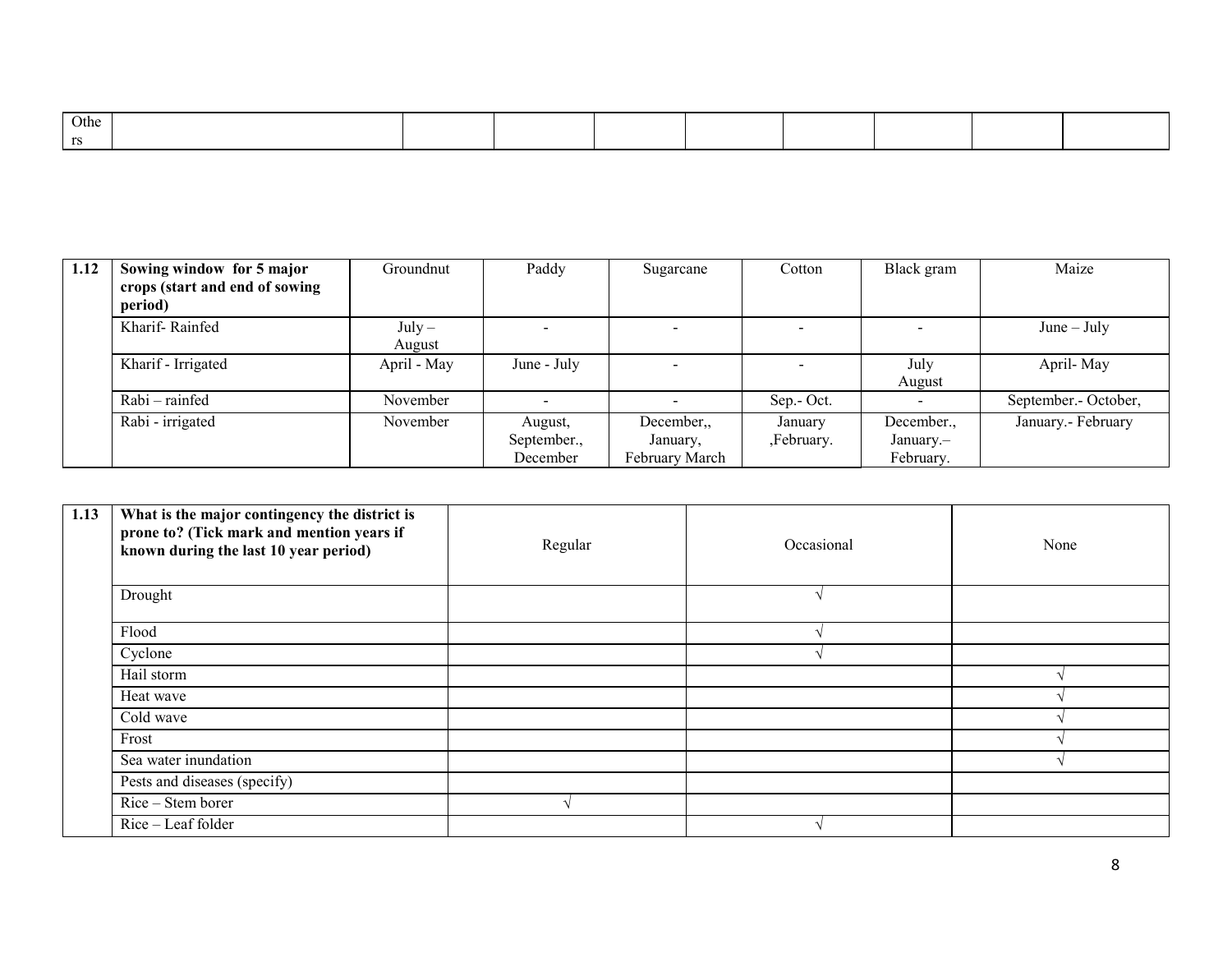| $Rice - Blast$             |  |  |
|----------------------------|--|--|
| $Rice-Cut warm$            |  |  |
| Rice – False smut          |  |  |
| Rice - mite                |  |  |
| Black Gram - yellow mosaic |  |  |

| 1.14 | Include Digital maps of the district for | Location map of district within State as Annexure I | Enclosed: Yes / No |
|------|------------------------------------------|-----------------------------------------------------|--------------------|
|      |                                          | Mean annual rainfall as Annexure 2                  | Enclosed: Yes / No |
|      |                                          | Soil map as Annexure 3                              | Enclosed: Yes / No |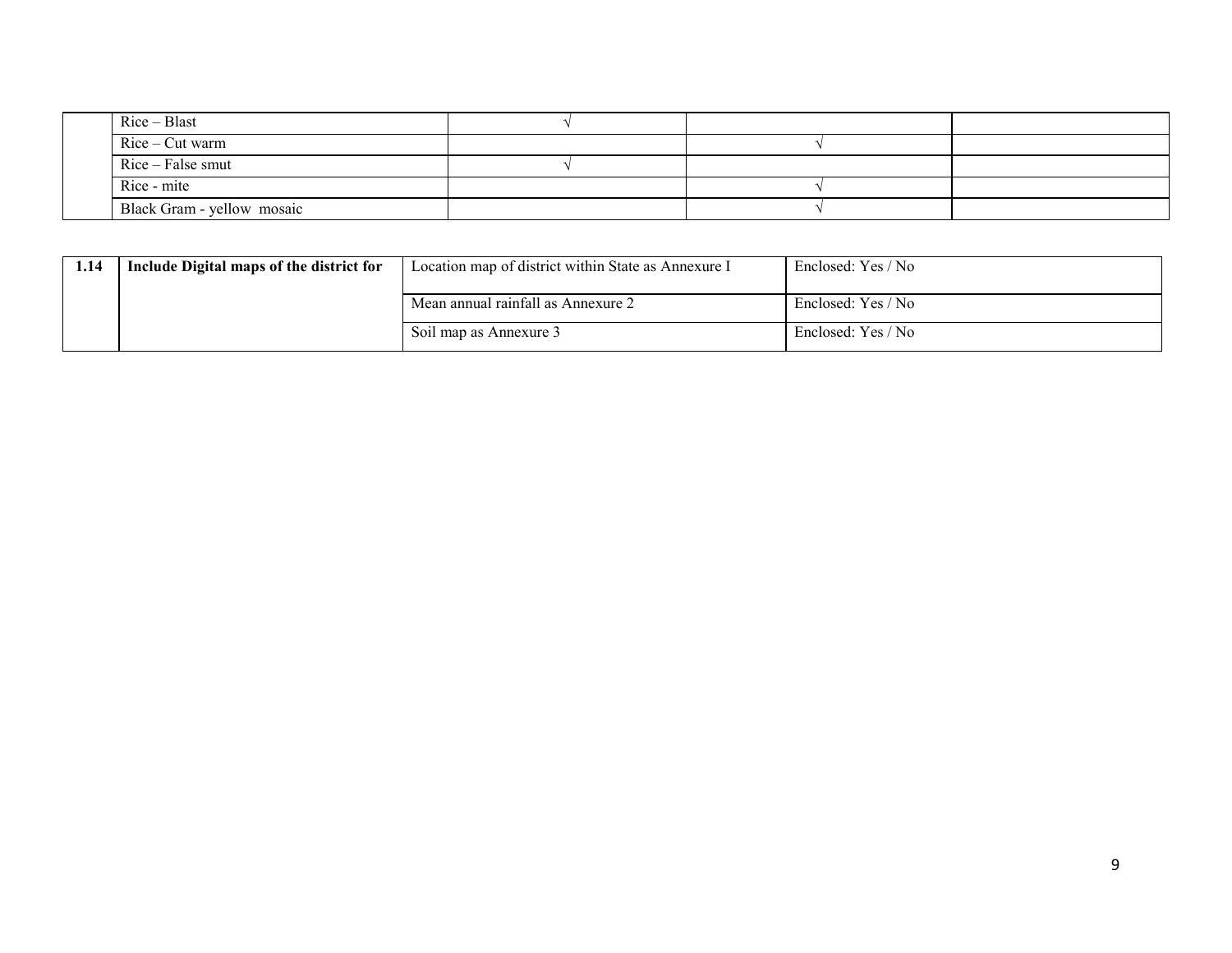

Annexure 1. Location map of Tiruchirappalli district in Tamil Nadu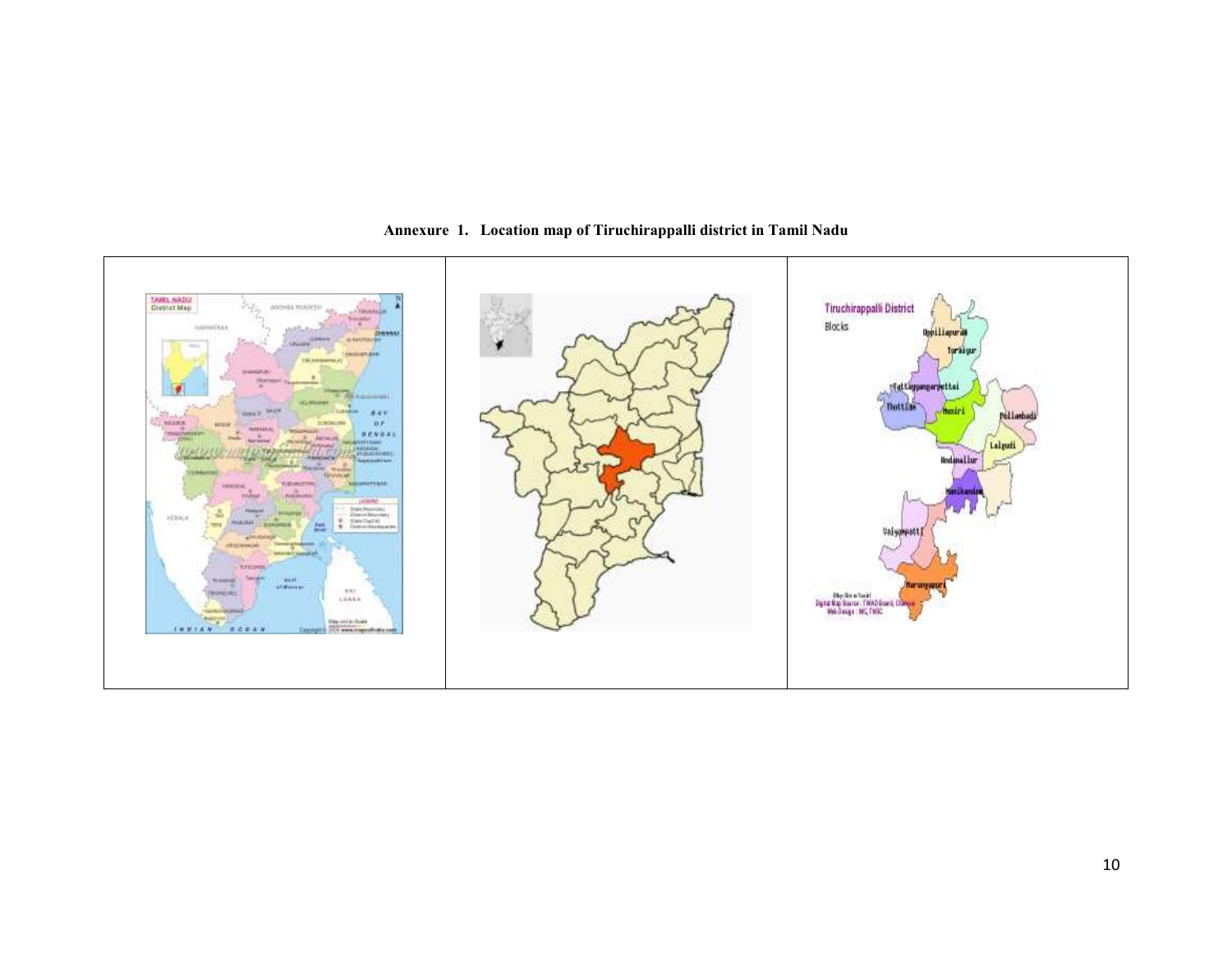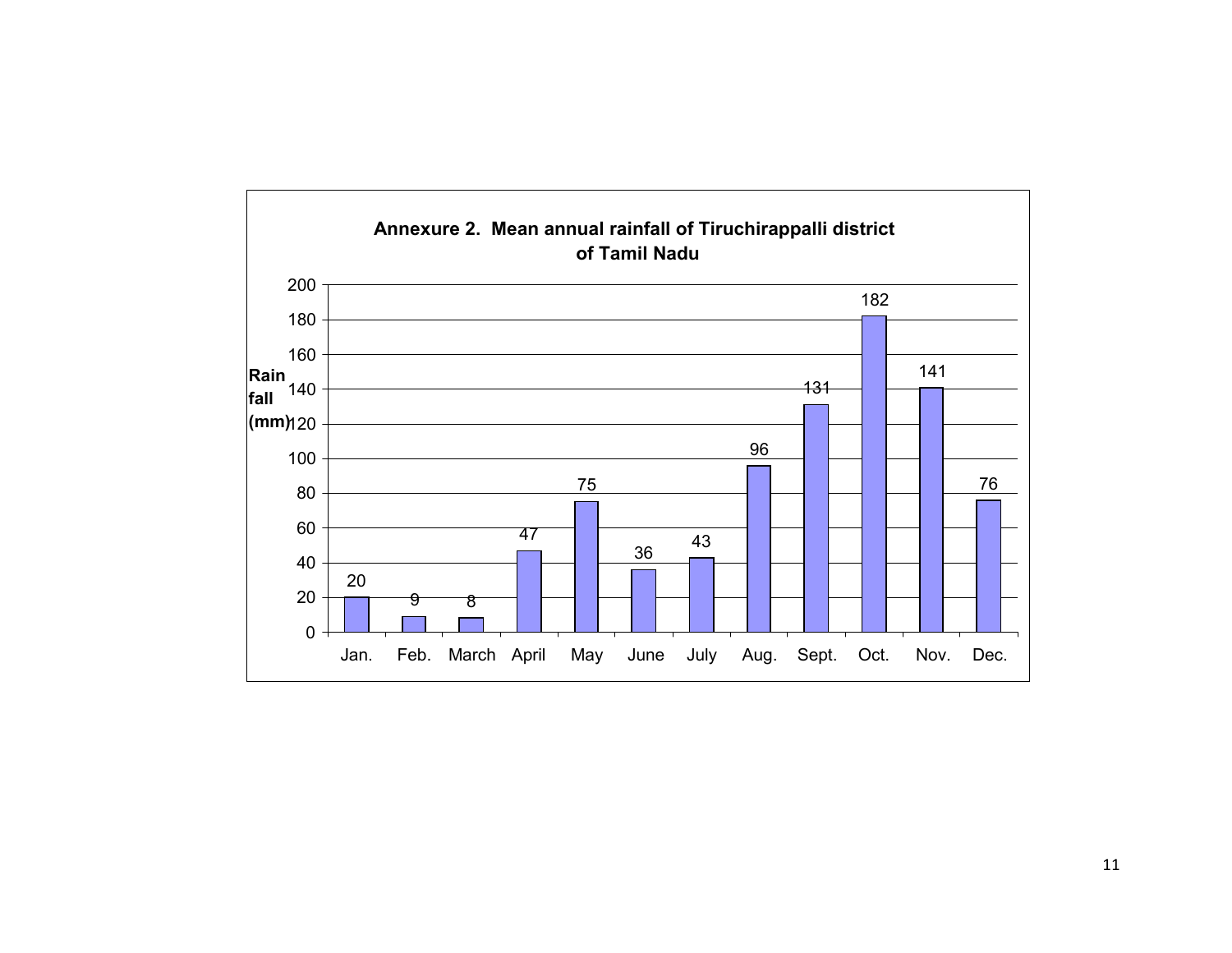

#### Annexure 3. Soil map of Tiruchirappalli district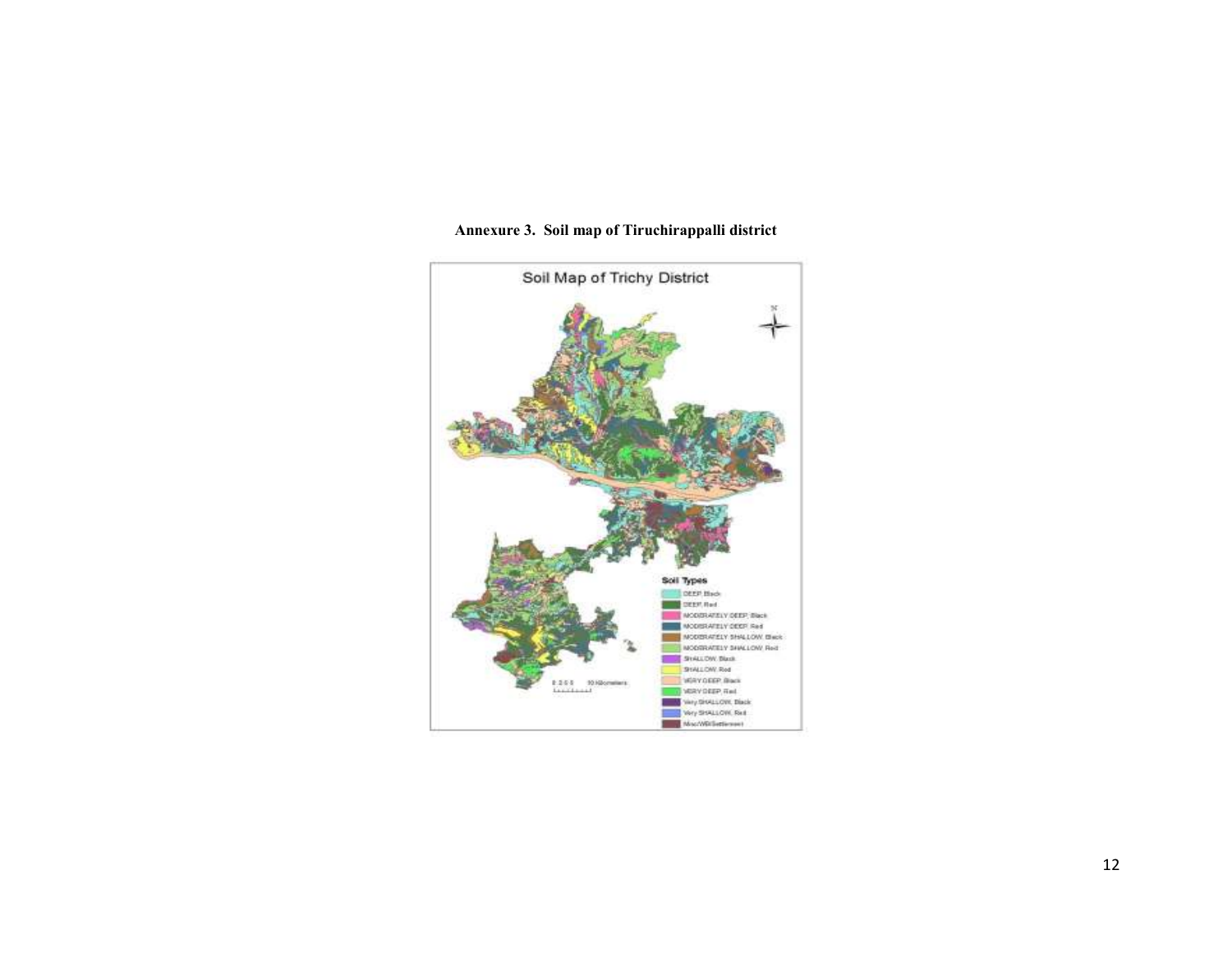#### 2.0 Strategies for weather related contingencies

#### 2.1 Drought

#### 2.1.1 Rainfed situation

| Condition                                         |                                   |                                                                                            |                                   | <b>Suggested Contingency measures</b> |                                     |
|---------------------------------------------------|-----------------------------------|--------------------------------------------------------------------------------------------|-----------------------------------|---------------------------------------|-------------------------------------|
| <b>Early season</b><br>drought (delayed<br>onset) | <b>Major Farming</b><br>situation | Crop/cropping system                                                                       | Change in crop/cropping<br>system | <b>Agronomic measures</b>             | <b>Remarks</b> on<br>Implementation |
| Delay by 2 weeks<br>(Specify month)<br>October    | Red, Black and<br>laterite soils  | Groundnut (TMV 7, VRI 2, CO 2) +<br>redgram (APK 1, VBN $(RG)$ 3)<br>Cluster bean / Bhendi | No change                         |                                       |                                     |

| <b>Condition</b>                                  |                                   |                                                                   |                                   | <b>Suggested Contingency measures</b>                                                                                                                                                                                  |                                                                                                                                                      |
|---------------------------------------------------|-----------------------------------|-------------------------------------------------------------------|-----------------------------------|------------------------------------------------------------------------------------------------------------------------------------------------------------------------------------------------------------------------|------------------------------------------------------------------------------------------------------------------------------------------------------|
| <b>Early season</b><br>drought (delayed<br>onset) | <b>Major Farming</b><br>situation | Crop/cropping system                                              | Change in crop/cropping<br>system | <b>Agronomic measures</b>                                                                                                                                                                                              | <b>Remarks</b> on<br>Implementation                                                                                                                  |
| Delay by 4 weeks<br>(Specify month)<br>October    | Red, Black and<br>laterite soils  | Groundnut (TMV 7, VRI 2, CO 2) +<br>redgram (APK 1, VBN $(RG)$ 3) | No change                         | In situ SWC measures in<br>fallow: opening up of<br>ridges and furrows<br>Spraying 0.5% Potassium<br>chloride during flowering<br>and pod development<br>stages will aid to<br>mitigate the ill effects of<br>drought. | Linkage with NREGA for<br>SWC measures; Agro<br>industry Schemes for<br>Ridger, bund former, MB<br>plough through state<br>Department of Agriculture |
|                                                   |                                   | Cluster bean / Bhendi                                             | No change                         |                                                                                                                                                                                                                        |                                                                                                                                                      |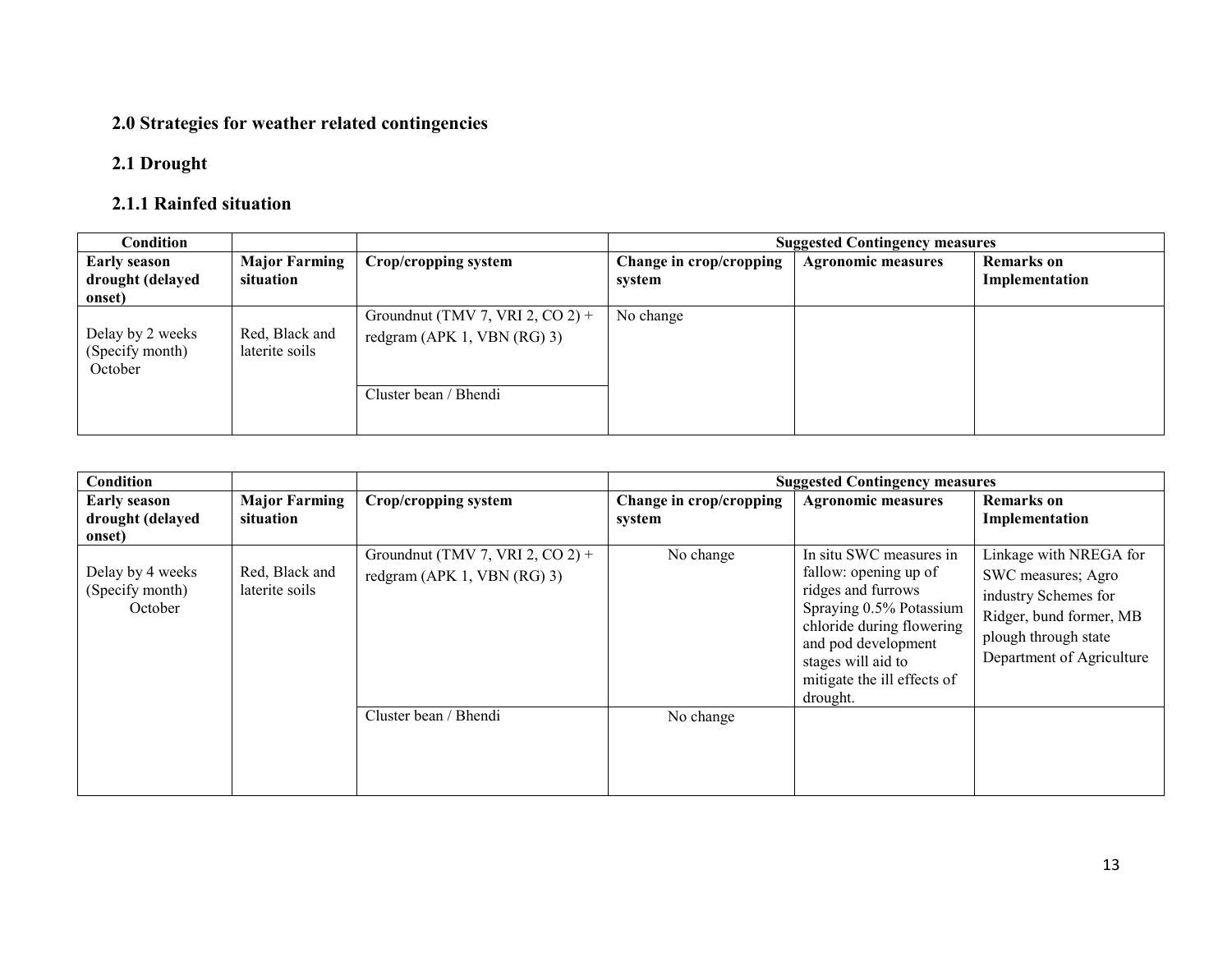| <b>Condition</b>    |                      |                                  |                        | <b>Suggested Contingency measures</b>                                       |                   |
|---------------------|----------------------|----------------------------------|------------------------|-----------------------------------------------------------------------------|-------------------|
| <b>Early season</b> | <b>Major Farming</b> | Crop/cropping system             | Change in              | <b>Agronomic measures</b>                                                   | <b>Remarks</b> on |
| drought (delayed    | situation            |                                  | crop/cropping          |                                                                             | Implementation    |
| onset)              |                      |                                  | system                 |                                                                             |                   |
|                     |                      | Groundnut (TMV 7, VRI 2, CO      | Sorghum (K Tall, CO    | In situ SWC measures in fallow:                                             |                   |
| Delay by 6          | Red, Black and       | $2$ ) + redgram (APK 1, VBN (RG) | 26, CO (S) 28, BSR     | opening up of ridges and furrows                                            |                   |
| weeks (Specify      | laterite soils       | 3)                               | $1$ )/ millets +       | For sorghum                                                                 |                   |
| month)              |                      |                                  | pulses(black gram      | Spraying 3% Kaolin (30 g in one litre                                       |                   |
| October             |                      |                                  | VBN 1, VBN 2, VBN      | of water) during periods of stress. This                                    |                   |
|                     |                      |                                  | 3, VBN(BG) 4, ADT      | should be done before 75% of soil<br>moisture is lost from available water. |                   |
|                     |                      |                                  | 3,) (Green Gram        |                                                                             |                   |
|                     |                      |                                  | Paiyur 1, CO 6, VBN    | While sowing rainfed pulses sowing                                          |                   |
|                     |                      |                                  |                        | harden the greengram seeds for 3 hrs in                                     |                   |
|                     |                      |                                  | 1, VBN $(Gg)$ 2) /     | aqueous solution of manganese                                               |                   |
|                     |                      |                                  | Gingelly (CO 1,        | sulphate $\omega$ 100 ppm / (0.1 g/lit) at 1/3                              |                   |
|                     |                      |                                  |                        | volume of seeds and quickly air-dry in                                      |                   |
|                     |                      |                                  | TMV 3, TMV 5,          | shade to their                                                              |                   |
|                     |                      |                                  | SVPR 1, VRI(SV) $2$ )/ | original moisture content. For                                              |                   |
|                     |                      |                                  | cucurbits              | blackgram, zinc sulphate $@100$ ppm                                         |                   |
|                     |                      |                                  |                        | may be used for                                                             |                   |
|                     |                      |                                  |                        | hardening.                                                                  |                   |
|                     |                      |                                  |                        |                                                                             |                   |

| <b>Condition</b>                                           |                                   |                                                                        |                                                                  | <b>Suggested Contingency measures</b>                               |                                     |
|------------------------------------------------------------|-----------------------------------|------------------------------------------------------------------------|------------------------------------------------------------------|---------------------------------------------------------------------|-------------------------------------|
| <b>Early season</b><br>drought (delayed<br>onset)          | <b>Major Farming</b><br>situation | Crop/cropping system                                                   | Change in<br>crop/cropping<br>system                             | <b>Agronomic measures</b>                                           | <b>Remarks</b> on<br>Implementation |
| Delay by 8<br>weeks (Specify<br>month) August 1 st<br>week | Red, Black and<br>laterite soils  | Groundnut (TMV 7, VRI 2, CO)<br>$2$ ) + redgram (APK 1, VBN (RG)<br>3) | Fodder sorghum (K)<br>7) / minor millets /<br>fodder / coriander | In situ SWC measures in fallow:<br>opening up of ridges and furrows |                                     |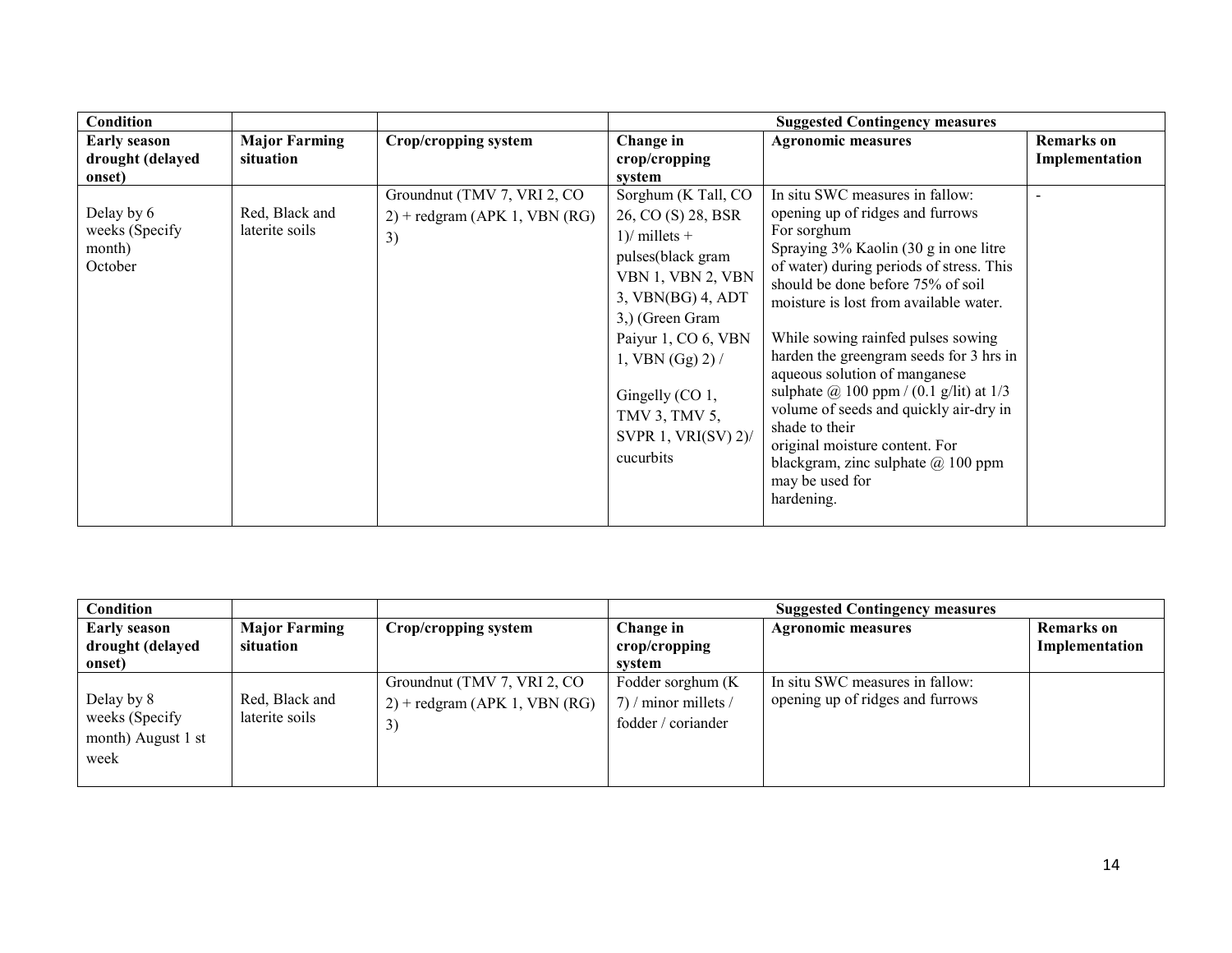| Condition                                                          |                                  |                                                                                                                                                                                                                                                                                                                        |                                                                                                               | <b>Suggested Contingency measures</b>                                       |                   |
|--------------------------------------------------------------------|----------------------------------|------------------------------------------------------------------------------------------------------------------------------------------------------------------------------------------------------------------------------------------------------------------------------------------------------------------------|---------------------------------------------------------------------------------------------------------------|-----------------------------------------------------------------------------|-------------------|
| <b>Early season</b>                                                | <b>Major Farming</b>             | Crop/cropping system                                                                                                                                                                                                                                                                                                   | Crop management                                                                                               | Soil nutrient and                                                           | <b>Remarks</b> on |
| drought (Normal                                                    | situation                        |                                                                                                                                                                                                                                                                                                                        |                                                                                                               | moisture conservation                                                       | Implementation    |
| onset, followed by<br>15-20 days dry spell                         |                                  | Groundnut (TMV 7, VRI 2, CO                                                                                                                                                                                                                                                                                            | Thinning of $30 - 50 %$ of                                                                                    | measures<br>1. Opening of conservation                                      | $\sim$            |
| after sowing leading<br>to poor<br>germination/crop<br>stand etc.) | Red, Black and<br>laterite soils | $2$ ) + redgram (APK 1, VBN (RG)<br>3)                                                                                                                                                                                                                                                                                 | population<br>2. In case of poor<br>germination, resowing with<br>same crop with short<br>duration varieties. | furrows at an interval of<br>$15-20m$<br>2. Mulching<br>3. Spraying 1 % KCl |                   |
|                                                                    |                                  | Cluster bean / Bhendi                                                                                                                                                                                                                                                                                                  | do                                                                                                            |                                                                             |                   |
|                                                                    |                                  | Sorghum (K Tall, CO 26, CO (S)<br>28, BSR $1$ )/ millets +<br>pulses(black gram VBN 1, VBN<br>2, VBN 3, VBN(BG) 4, ADT 3,)<br>(Green Gram Paiyur 1, CO 6,<br>VBN 1, VBN (Gg) 2) / gingelly<br>(CO 1, TMV 3, TMV 5, SVPR 1,<br>$VRI(SV)$ 2)/ cucurbits<br>Fodder sorghum $(K7)$ / minor<br>millets / fodder / coriander | Thinning, Intercultivation                                                                                    | Spraying 2 % potassium<br>dihydrogen phosphate                              |                   |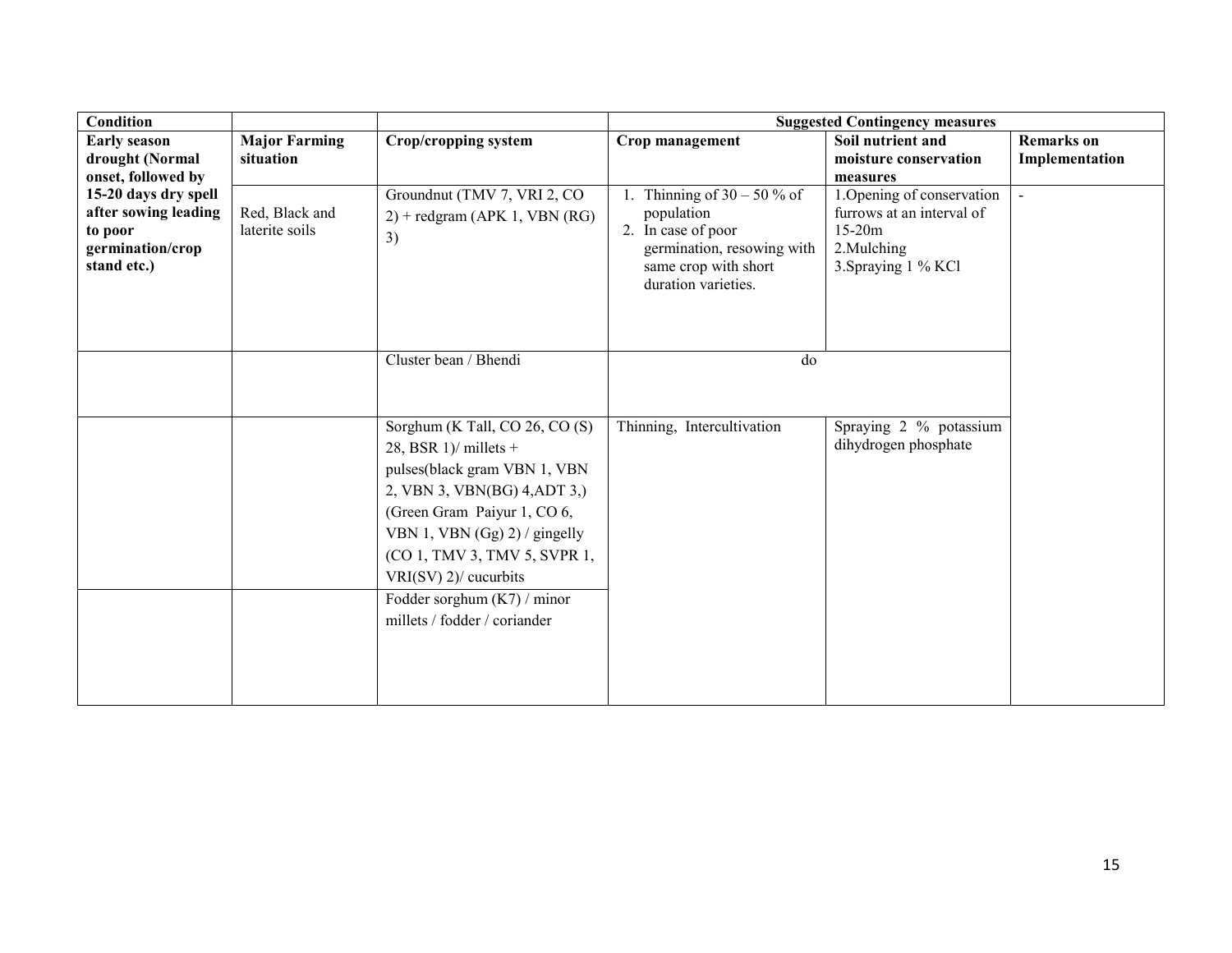| <b>Condition</b>                       |                                   |                                                                                            |                                                                                  | <b>Suggested Contingency measures</b>                                                                         |                                     |
|----------------------------------------|-----------------------------------|--------------------------------------------------------------------------------------------|----------------------------------------------------------------------------------|---------------------------------------------------------------------------------------------------------------|-------------------------------------|
| Mid season drought<br>(long dry spell) | <b>Major Farming</b><br>situation | Crop/cropping system                                                                       | Crop management                                                                  | Soil nutrient and<br>moisture conservation                                                                    | <b>Remarks</b> on<br>Implementation |
|                                        |                                   |                                                                                            |                                                                                  | measures                                                                                                      |                                     |
| At vegetative stage                    | Red, Black and<br>laterite soils  | Groundnut (TMV 7, VRI 2, CO 2) +<br>redgram (APK 1, VBN $(RG)$ 3)<br>Cluster bean / Bhendi | Thinning of 33-50 $\%$<br>population<br>Repeated intercultivation and<br>weeding | Opening of conservation<br>furrows at an interval of<br>$15-20 \text{ m}$<br>Mulching<br>Antitransipant spray |                                     |
|                                        |                                   | Sorghum / millets + pulses/<br>gingelly/cucurbits                                          |                                                                                  | (Spraying 1 % KCl)                                                                                            |                                     |
|                                        |                                   | Fodder sorghum / minor millets /<br>fodder / coriander                                     |                                                                                  |                                                                                                               |                                     |

| Condition          |                      |                                  |                                         | <b>Suggested Contingency measures</b> |                              |
|--------------------|----------------------|----------------------------------|-----------------------------------------|---------------------------------------|------------------------------|
| Mid season drought | <b>Major Farming</b> | Crop/cropping system             | Crop management                         | Soil nutrient and                     | <b>Remarks</b> on            |
| (long dry spell)   | situation            |                                  |                                         | moisture conservation                 | Implementation               |
|                    |                      |                                  |                                         | measures                              |                              |
|                    |                      | Groundnut (TMV 7, VRI 2, CO 2) + | Thinning,<br>Life                       | 1 % KCl spray will give               | Opening of farm              |
| At reproductive    | Red, Black and       | redgram (APK 1, VBN $(RG)$ 3)    | saving irrigation from rain             | drought tolerance                     | ponds through                |
| stage              | laterite soils       |                                  | water harvest ponds, Weeding            |                                       | <b>IWMP</b> and NREGS        |
|                    |                      |                                  | and Weed mulching                       |                                       | as a long term               |
|                    |                      |                                  | Harvest for fodder purpose              |                                       | drought proofing<br>measure. |
|                    |                      |                                  | Anti transpirant spray                  |                                       |                              |
|                    |                      |                                  | Harvesting at physiological<br>maturity |                                       |                              |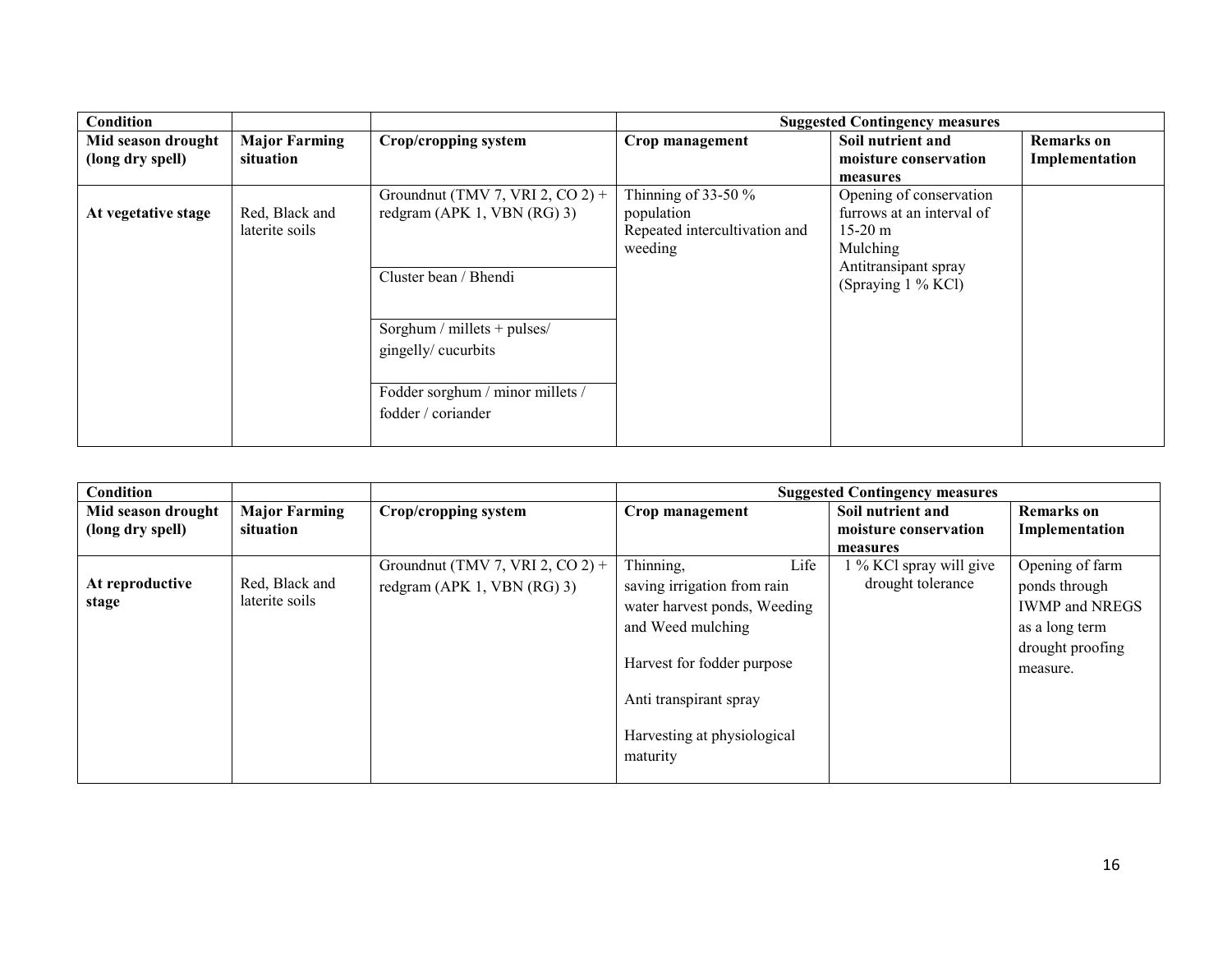| <b>Condition</b>   |                      |                                  |                                 | <b>Suggested Contingency measures</b> |                       |
|--------------------|----------------------|----------------------------------|---------------------------------|---------------------------------------|-----------------------|
| Mid season drought | <b>Major Farming</b> | Crop/cropping system             | Crop management                 | Soil nutrient and                     | <b>Remarks</b> on     |
| (long dry spell)   | situation            |                                  |                                 | moisture conservation                 | Implementation        |
|                    |                      |                                  |                                 | measures                              |                       |
|                    |                      | Cluster bean / Bhendi            | Life saving irrigation if       | Mulching                              | Opening of farm       |
|                    |                      |                                  | available. Weeding and Weed     |                                       | ponds through         |
|                    |                      |                                  | mulching                        | Antitransipant spray                  | <b>IWMP</b> and NREGS |
|                    |                      |                                  |                                 |                                       | as a long term        |
|                    |                      |                                  | Harvest for fodder purpose      | Spraying 1 % KCl                      | drought proofing      |
|                    |                      |                                  |                                 |                                       | measure.              |
|                    |                      |                                  |                                 |                                       |                       |
|                    |                      | Sorghum / millets + pulses/      | Harvest for fodder purpose and  |                                       |                       |
|                    |                      | gingelly/cucurbits               | rationing with subsequent rains |                                       |                       |
|                    |                      |                                  |                                 |                                       |                       |
|                    |                      | Fodder sorghum / minor millets / | Could be harvested for fodder   |                                       |                       |
|                    |                      | fodder / coriander               | purpose                         |                                       |                       |
|                    |                      |                                  |                                 |                                       |                       |
|                    |                      |                                  |                                 |                                       |                       |

| <b>Condition</b> |                      |                                       |                           | <b>Suggested Contingency measures</b> |                     |
|------------------|----------------------|---------------------------------------|---------------------------|---------------------------------------|---------------------|
| Terminal drought | <b>Major Farming</b> | Crop/cropping system                  | Crop management           | Soil nutrient and                     | <b>Remarks</b> on   |
|                  | situation            |                                       |                           | moisture conservation                 | Implementation      |
|                  |                      |                                       |                           | measures                              |                     |
|                  |                      | Groundnut (TMV 7, VRI 2, CO 2) +      | Life saving irrigation if |                                       | Opening of farm     |
|                  | Red, Black and       | redgram (APK 1, VBN $(RG)$ 3)         | available                 |                                       | ponds through IWMP  |
|                  | laterite soils       |                                       | Harvest at physiological  |                                       | and NREGS as a long |
|                  |                      |                                       | maturity stage            |                                       | term drought        |
|                  |                      |                                       |                           |                                       | proofing measure.   |
|                  |                      | Cluster bean / Bhendi                 | Life saving irrigation    |                                       |                     |
|                  |                      |                                       |                           |                                       |                     |
|                  |                      | Sorghum / millets + pulses/ gingelly/ |                           |                                       |                     |
|                  |                      | cucurbits                             |                           |                                       |                     |
|                  |                      | Fodder sorghum / minor millets /      |                           |                                       |                     |
|                  |                      | fodder / coriander                    |                           |                                       |                     |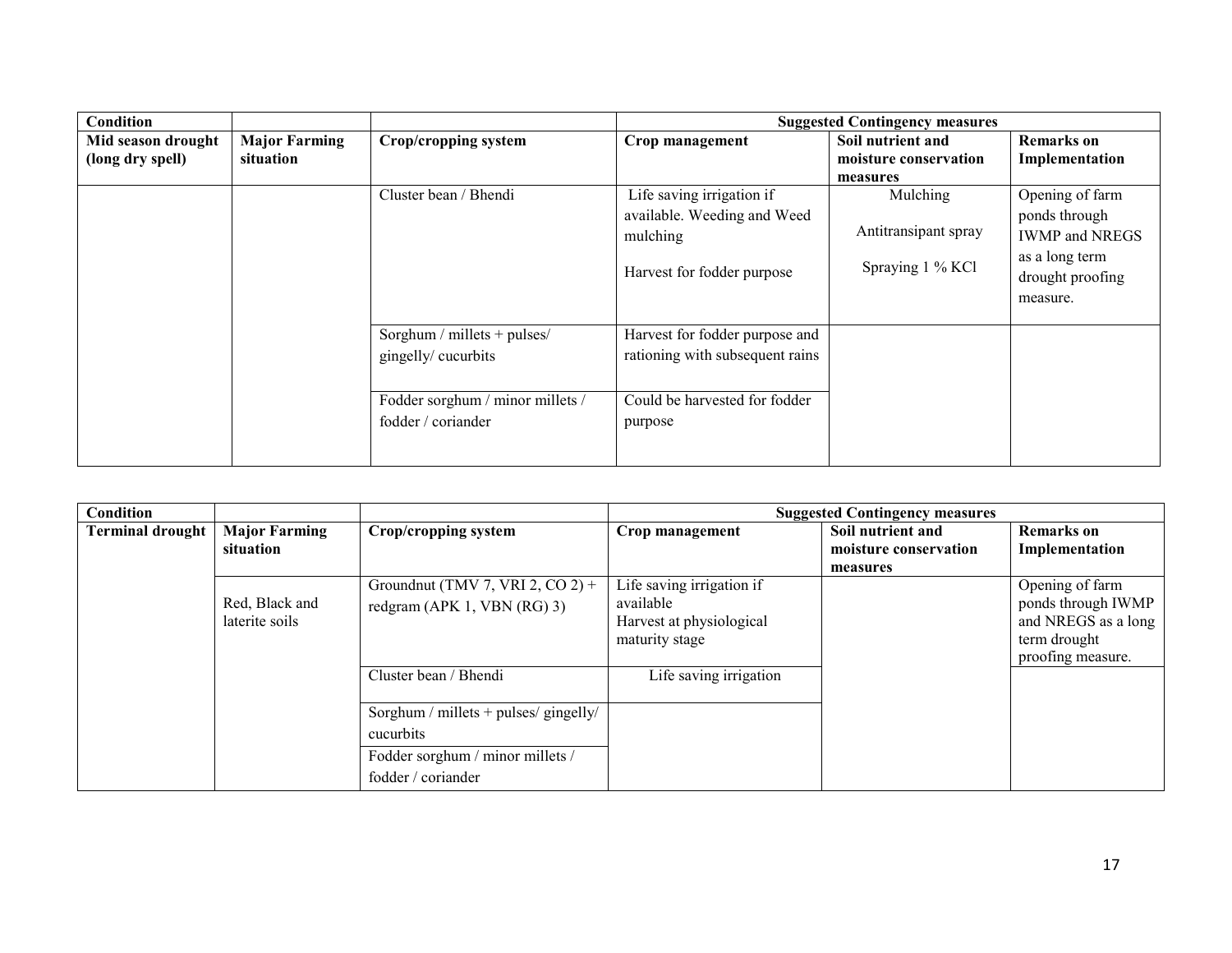### 2.1.2 Irrigated situation

| <b>Condition</b>                                                        |                               |                                                                                                                                                                                                    |                                                                                                                        |                                | <b>Suggested Contingency measures</b>                                                                                                                                                                                                          |                                                                                                |                                                                                                                                                                                                                 |                                                                                                                                                                                                                                                                                                                                                                                                                                                                                                                                                                                                    |                                         |
|-------------------------------------------------------------------------|-------------------------------|----------------------------------------------------------------------------------------------------------------------------------------------------------------------------------------------------|------------------------------------------------------------------------------------------------------------------------|--------------------------------|------------------------------------------------------------------------------------------------------------------------------------------------------------------------------------------------------------------------------------------------|------------------------------------------------------------------------------------------------|-----------------------------------------------------------------------------------------------------------------------------------------------------------------------------------------------------------------|----------------------------------------------------------------------------------------------------------------------------------------------------------------------------------------------------------------------------------------------------------------------------------------------------------------------------------------------------------------------------------------------------------------------------------------------------------------------------------------------------------------------------------------------------------------------------------------------------|-----------------------------------------|
|                                                                         | Major<br>Farming<br>situation |                                                                                                                                                                                                    | Crop/cropping system                                                                                                   |                                | Change in crop/cropping system                                                                                                                                                                                                                 |                                                                                                |                                                                                                                                                                                                                 | <b>Agronomic measures</b>                                                                                                                                                                                                                                                                                                                                                                                                                                                                                                                                                                          | <b>Remarks</b> on<br>Implementati<br>on |
| Delayed/limited<br>release of water<br>in canals due to<br>low rainfall | Alluvial soils                | Kharif<br>Rice<br>ADT 36,<br>IR 50, IR<br>64, ASD<br>16, ADT<br>37, ASD<br>18, ADT<br>42,<br>$ADT$ 43,<br>CO 47,<br>ADT(R)<br>45<br><b>TRY</b><br>$(R)2^*$ ,<br><b>ADTRH</b><br>1, ADT<br>$(R)$ 47 | Rabi<br>Rice<br>IR20,<br>White<br>Ponni,<br>ADT39,<br>CO43,<br>TRY1,<br>ASD19,<br>ADT(R)46<br>$\overline{\phantom{a}}$ | Summer<br>pulses /<br>gingelly | Kharif<br>Maize (CO<br>1, COH(M)<br>4, COH(M)<br>5, COBC 1/<br>Pulses<br>(Black gram<br>T 9, VBN 1,<br>VBN $2$ ,<br>VBN $3$ ,<br>VBN(Bg) 4)<br>(Green<br>Gram CO 4,<br>CO 6, KM 2,<br>Paiyur 1,<br>VBN $1,$<br>VBN(Gg)<br>$2)$ /<br>Vegetables | Rabi<br>Rice<br>IR20,<br>White<br>Ponni,<br>ADT39,<br>CO43,<br>TRY1,<br>ASD19,<br>ADT(R)<br>46 | Summer<br>Pulses/<br>cotton<br>(MCU 7,<br>SVPR 3,<br>Anjali)/<br>gingelly<br>(TMV3,<br>TMV 4,<br>TMV <sub>6</sub> ,<br>CO <sub>1</sub><br>VRI(SV)<br>$\mathbf{I}$ ,<br>SVPR 1,<br>VRI(SV)<br>$2)$ /<br>sunflowe | 1. Limited irrigation<br>2. Alternate furrow irrigation/<br>drip irrigation for upland crops<br>In case of aged rice seedling, to<br>encourage the tiller production,<br>enhance the basal N application<br>by 50% from the<br>Recommended and thereafter<br>follow the normal schedule<br>recommended for other stages.<br>In canal command area,<br>conjunctive use of surface and<br>ground water may be resorted<br>to for<br>Judicious use of water.<br>For cotton, KCI 1% spray,<br>twice on 50 and 70 DAS for<br>delayed sowing (first fortnight<br>of March) of summer<br>irrigated cotton | 1. Seeds<br>through NSC<br>and NFSM     |
|                                                                         |                               |                                                                                                                                                                                                    | Sugarcane-ratoon sugarcane (Two<br>years rotation) (varieties based on<br>factories requirements)                      |                                | No change                                                                                                                                                                                                                                      |                                                                                                |                                                                                                                                                                                                                 | Alternate Furrow irrigation<br>Drip irrigation<br>Trash mulching                                                                                                                                                                                                                                                                                                                                                                                                                                                                                                                                   |                                         |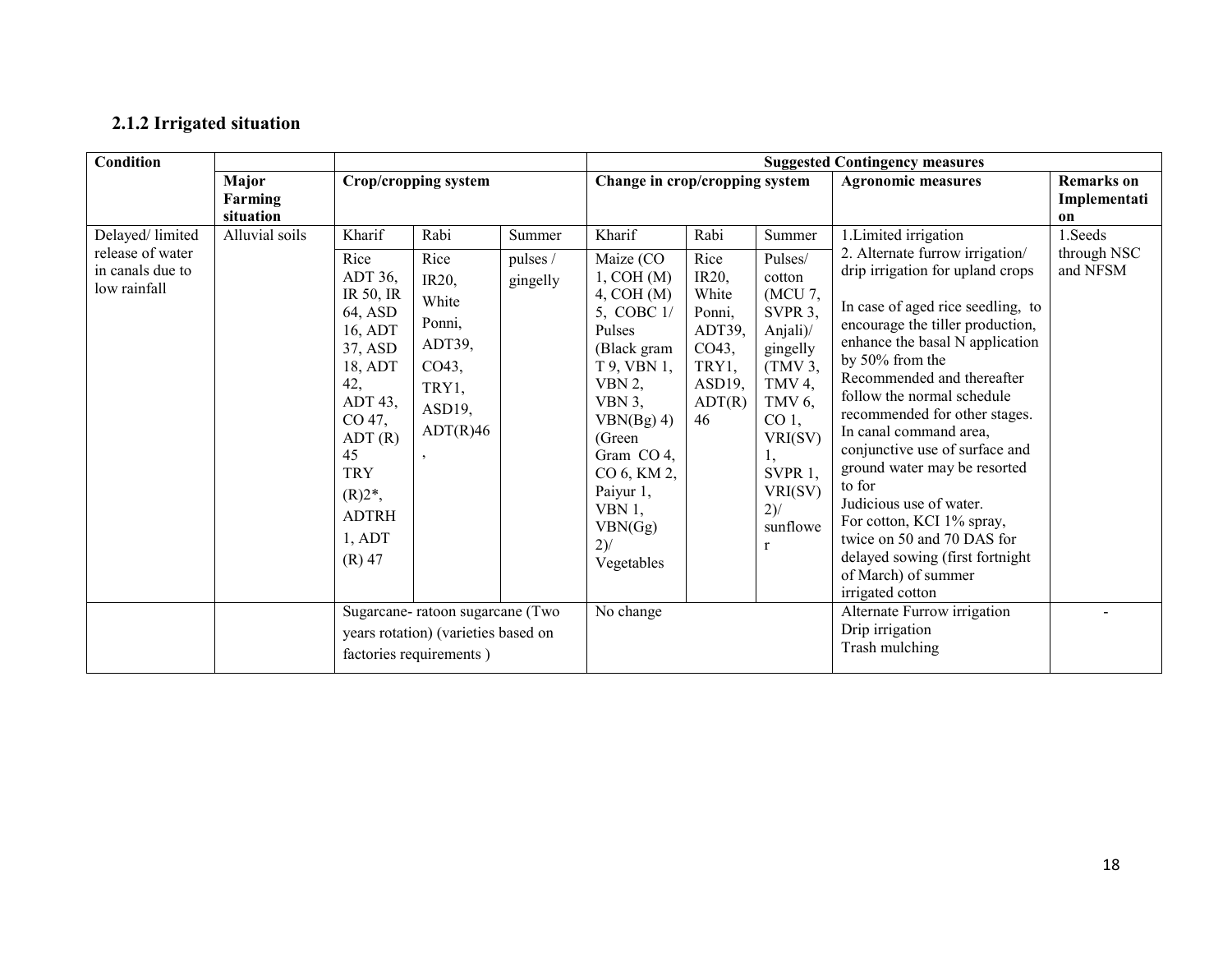| Condition                                                            |                               |                 |                                 |                      | <b>Suggested Contingency measures</b>                            |                         |                                                                                                                                                                                                                                                                                                                                                                                            |                                                                                                                                                                                                                                                                                                                                                               |                                                    |
|----------------------------------------------------------------------|-------------------------------|-----------------|---------------------------------|----------------------|------------------------------------------------------------------|-------------------------|--------------------------------------------------------------------------------------------------------------------------------------------------------------------------------------------------------------------------------------------------------------------------------------------------------------------------------------------------------------------------------------------|---------------------------------------------------------------------------------------------------------------------------------------------------------------------------------------------------------------------------------------------------------------------------------------------------------------------------------------------------------------|----------------------------------------------------|
|                                                                      | Major<br>Farming<br>situation |                 | Crop/cropping system            |                      | Change in crop/cropping system                                   |                         |                                                                                                                                                                                                                                                                                                                                                                                            | <b>Agronomic measures</b>                                                                                                                                                                                                                                                                                                                                     | <b>Remarks</b> on<br>Implementatio<br>$\mathbf{n}$ |
| Non release of                                                       | Alluvial soils                | Kharif          | Rabi                            | Summer               | Kharif                                                           | Rabi                    | Summer                                                                                                                                                                                                                                                                                                                                                                                     | 1. Limited irrigation                                                                                                                                                                                                                                                                                                                                         | 1. Seeds through                                   |
| water in canals<br>under delayed<br>onset of monsoon<br>in catchment |                               | Rice            | Rice                            | pulses /<br>gingelly | Maize /<br>vegetables/<br>pulses/<br>sesame/<br>green<br>manures | Rice/<br>upland<br>rice | Pulses /<br>senna                                                                                                                                                                                                                                                                                                                                                                          | 2. Alternate furrow irrigation/<br>drip irrigation for upland crops<br>3. In canal command area,<br>conjunctive use of surface and<br>ground water may be resorted<br>to for<br>judicious use of water.                                                                                                                                                       | NSC and<br><b>NFSM</b>                             |
|                                                                      |                               | $\overline{a}$  | Rice/<br>groundnut              | Gingelly             | Coleus / Vincea rosea/ senna                                     |                         | 1Limited irrigation<br>2 Alternate furrow irrigation/<br>drip irrigation for upland crops<br>3. For groundnut Sprinkler<br>irrigation will save water to<br>the tune of about<br>30%. Borderstrip irrigation is<br>recommended in command<br>areas in light textured soils.<br>Composted coir<br>pith increases moisture<br>availability and better<br>drainage in heavy textured<br>soil. |                                                                                                                                                                                                                                                                                                                                                               |                                                    |
|                                                                      |                               | years rotation) | Sugarcane-ratoon sugarcane (Two |                      | No change                                                        |                         |                                                                                                                                                                                                                                                                                                                                                                                            | Soak the setts in lime solution<br>(80 kg Kiln lime in 400 lit) for<br>one hour.<br>ii. Plant in deep furrows of 30<br>cm depth.<br>iii. Spray potash and urea each<br>at 2.5 per cent during moisture<br>stress period at 15 days<br>interval.<br>iv. Spray Kaolin (60 g in 1 ltr.<br>of water) to alleviate the water<br>stress.<br>v. Under water scarcity |                                                    |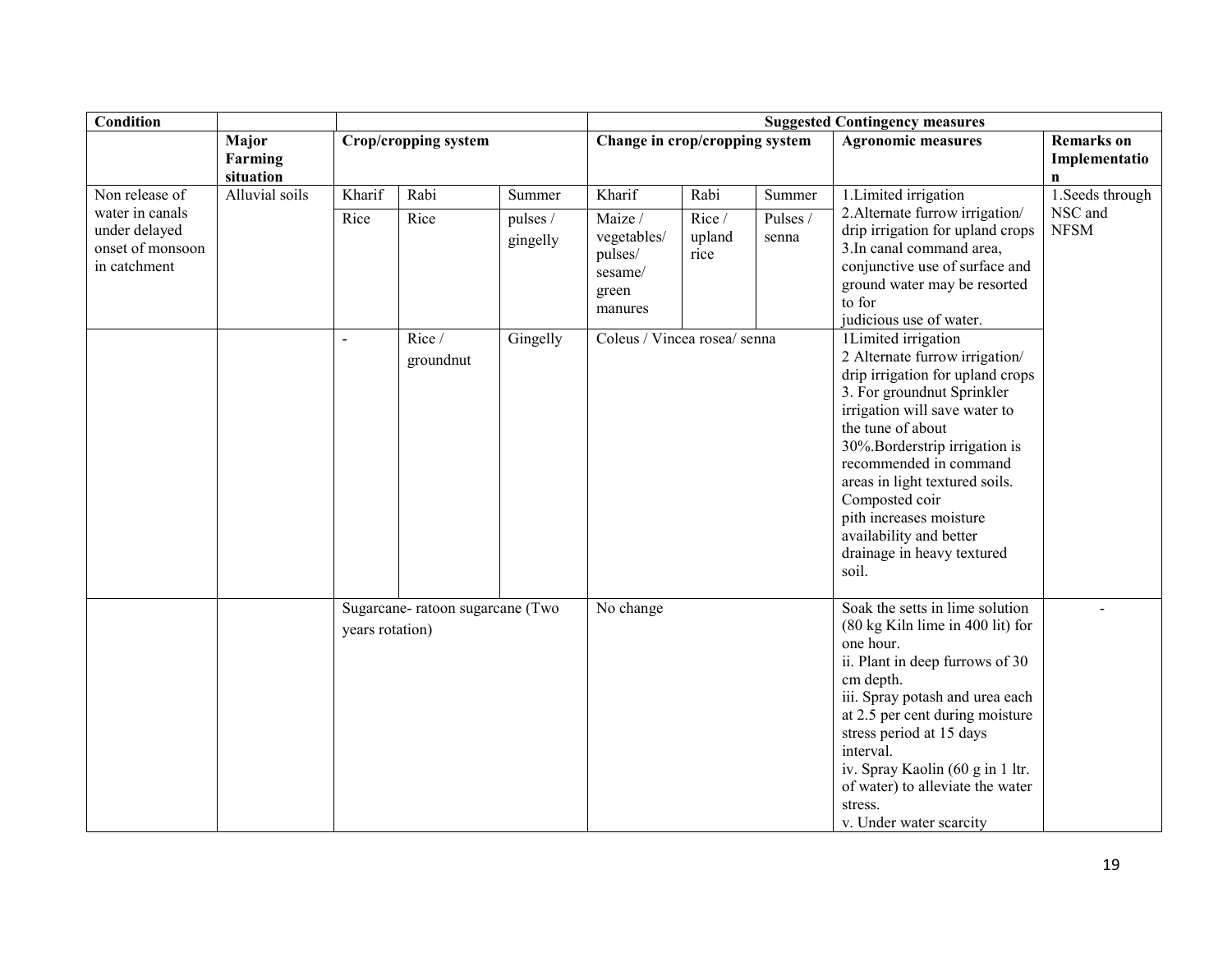| <b>Condition</b> |           |                      | <b>Suggested Contingency measures</b> |                                    |                   |  |  |
|------------------|-----------|----------------------|---------------------------------------|------------------------------------|-------------------|--|--|
|                  | Major     | Crop/cropping system | Change in crop/cropping system        | <b>Agronomic measures</b>          | <b>Remarks</b> on |  |  |
|                  | Farming   |                      |                                       |                                    | Implementatio     |  |  |
|                  | situation |                      |                                       |                                    | n                 |  |  |
|                  |           |                      |                                       | condition, alternate furrow and    |                   |  |  |
|                  |           |                      |                                       | skip furrow method of              |                   |  |  |
|                  |           |                      |                                       | irrigation is advised              |                   |  |  |
|                  |           |                      |                                       | vi. Apply 125 kg of MOP            |                   |  |  |
|                  |           |                      |                                       | additionally at 120 day of         |                   |  |  |
|                  |           |                      |                                       | planting.                          |                   |  |  |
|                  |           |                      |                                       | vii. Basal incorporation of coir   |                   |  |  |
|                  |           |                      |                                       | waste $\omega$ 25 tonnes/ha at the |                   |  |  |
|                  |           |                      |                                       | time of last ploughing.            |                   |  |  |
|                  |           |                      |                                       | viii.Removal of dry trash at       |                   |  |  |
|                  |           |                      |                                       | 5th month and leave it as          |                   |  |  |
|                  |           |                      |                                       | mulch, in the field.               |                   |  |  |
|                  |           |                      |                                       | ix. Mulching                       |                   |  |  |
|                  |           |                      |                                       | x. Antitranspirant spray           |                   |  |  |

| <b>Condition</b>                                                                     |                               |                      |              |                                | <b>Suggested Contingency measures</b> |                                 |                             |                                                                                                                                                                                                                                                                                                                                                                              |                                  |
|--------------------------------------------------------------------------------------|-------------------------------|----------------------|--------------|--------------------------------|---------------------------------------|---------------------------------|-----------------------------|------------------------------------------------------------------------------------------------------------------------------------------------------------------------------------------------------------------------------------------------------------------------------------------------------------------------------------------------------------------------------|----------------------------------|
|                                                                                      | Major<br>Farming<br>situation | Crop/cropping system |              |                                | Change in crop/cropping system        |                                 | <b>Agronomic measures</b>   | <b>Remarks</b> on<br>Implementation                                                                                                                                                                                                                                                                                                                                          |                                  |
| Lack of inflows<br>into tanks due to<br>insufficient<br>/delayed onset of<br>monsoon | Alluvial soils                | Kharif<br>Rice       | Rabi<br>Rice | Summer<br>pulses /<br>gingelly | Kharif<br>Fallow                      | Rabi<br>Rice/<br>upland<br>rice | Summer<br>Pulses /<br>senna | 1. Limited irrigation<br>2. Alternate furrow<br>irrigation/drip irrigation for<br>upland crops 4. For rice,<br>3. Spray Cycocel 1000 ppm<br>(1 ml of commercial product<br>in one lit. of water) under<br>water deficit<br>situations to mitigate ill-<br>effects.<br>4. Foliar spray of Kaolin 3%<br>or KCl 1% to overcome<br>moisture stress at different<br>physiological | 1. Seeds through<br>NSC and NFSM |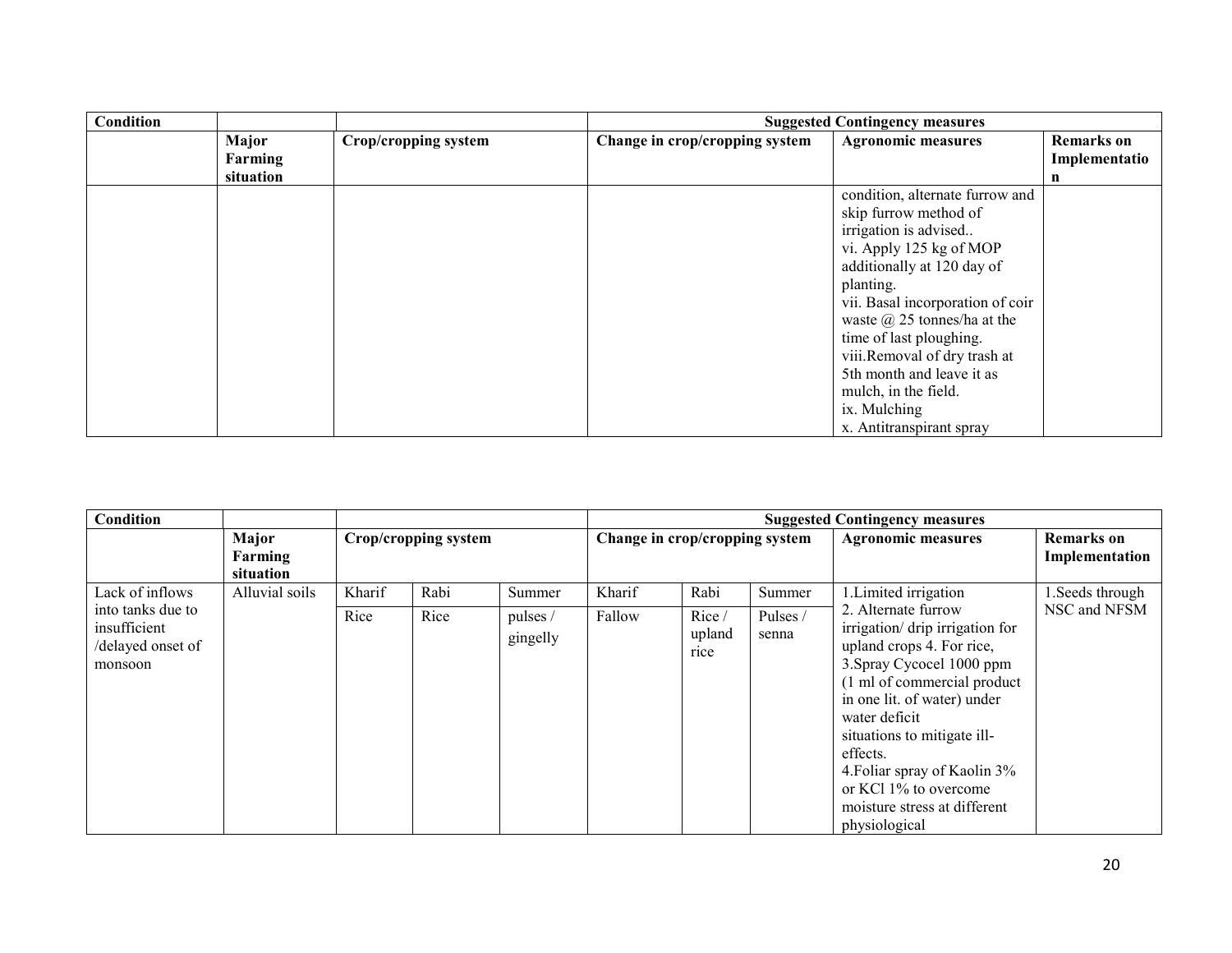| <b>Condition</b> |                               |                 |                                 |          | <b>Suggested Contingency measures</b> |  |                                                                                                                                                                                                                                                                                                                                                                                                                                                                                                                                                                                |                                     |  |
|------------------|-------------------------------|-----------------|---------------------------------|----------|---------------------------------------|--|--------------------------------------------------------------------------------------------------------------------------------------------------------------------------------------------------------------------------------------------------------------------------------------------------------------------------------------------------------------------------------------------------------------------------------------------------------------------------------------------------------------------------------------------------------------------------------|-------------------------------------|--|
|                  | Major<br>Farming<br>situation |                 | Crop/cropping system            |          | Change in crop/cropping system        |  | <b>Agronomic measures</b>                                                                                                                                                                                                                                                                                                                                                                                                                                                                                                                                                      | <b>Remarks</b> on<br>Implementation |  |
|                  |                               |                 |                                 |          |                                       |  |                                                                                                                                                                                                                                                                                                                                                                                                                                                                                                                                                                                | stages of rice.                     |  |
|                  |                               | $\blacksquare$  | Rice/<br>groundnut              | Gingelly | Coleus / Vincea rosea/ senna          |  | 1Limited irrigation<br>2. Alternate furrow<br>irrigation/ drip irrigation for<br>upland crops<br>3. Trash mulching<br>Composted coir pith<br>increases moisture<br>availability and better<br>drainage in heavy textured<br>soil.                                                                                                                                                                                                                                                                                                                                              | Do                                  |  |
|                  |                               | years rotation) | Sugarcane-ratoon sugarcane (Two |          | No change                             |  | Soak the setts in lime<br>solution (80 kg Kiln lime in<br>400 lit) for one hour.<br>ii. Plant in deep furrows of<br>30 cm depth.<br>iii. Spray potash and urea<br>each at 2.5 per cent during<br>moisture stress period at 15<br>days interval.<br>iv. Spray Kaolin (60 g in 1)<br>ltr. of water) to alleviate the<br>water stress.<br>v. Under water scarcity<br>condition, alternate furrow<br>and skip furrow method is<br>beneficial.<br>vi. Apply 125 kg of MOP<br>additionally at 120 day of<br>planting.<br>vii. Basal incorporation of<br>coir waste @ 25 tonnes/ha at |                                     |  |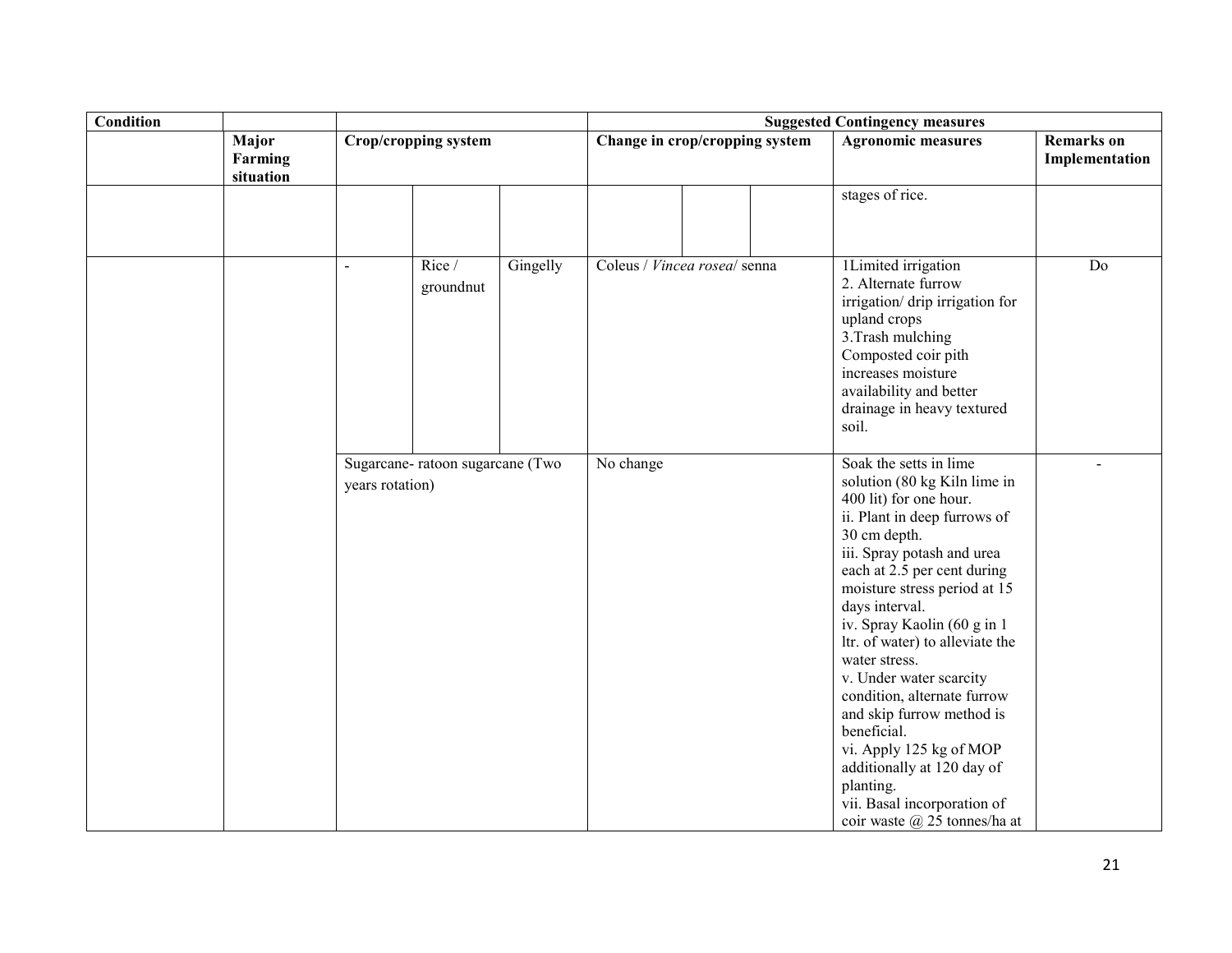| Condition |                                                       |  | <b>Suggested Contingency measures</b> |                                                                                                                  |                                     |  |  |
|-----------|-------------------------------------------------------|--|---------------------------------------|------------------------------------------------------------------------------------------------------------------|-------------------------------------|--|--|
|           | Major<br>Crop/cropping system<br>Farming<br>situation |  | Change in crop/cropping system        | <b>Agronomic measures</b>                                                                                        | <b>Remarks</b> on<br>Implementation |  |  |
|           |                                                       |  |                                       | the time of last ploughing.<br>viii.Removal of dry trash at<br>5th month and leave it as<br>mulch, in the field. |                                     |  |  |

| Condition                                                      |                                                                     |                                                                                                                                                                                                                                                                                                                                                | <b>Suggested Contingency measures</b>                                                                                                                                                                                                                                                      |                                                                                                                            |                                     |  |  |
|----------------------------------------------------------------|---------------------------------------------------------------------|------------------------------------------------------------------------------------------------------------------------------------------------------------------------------------------------------------------------------------------------------------------------------------------------------------------------------------------------|--------------------------------------------------------------------------------------------------------------------------------------------------------------------------------------------------------------------------------------------------------------------------------------------|----------------------------------------------------------------------------------------------------------------------------|-------------------------------------|--|--|
|                                                                | Major<br>Farming<br>situation                                       | Crop/cropping system                                                                                                                                                                                                                                                                                                                           | Change in crop/cropping system                                                                                                                                                                                                                                                             | <b>Agronomic measures</b>                                                                                                  | <b>Remarks</b> on<br>Implementation |  |  |
| Insufficient<br>groundwater<br>recharge due to<br>low rainfall | Well/ Tube<br>well red.<br>laterite, black<br>and alluvial<br>soils | • Rice (Aug. $-$ Jan.) - Groundnut (<br>Jan-April)<br>• Vegetables (June $-$ Sep.)- rice<br>$(Oct. - Feb.)$<br>• Banana (Jan- Dec.) - Ratoon<br>banana (Jan-Dec) – rice (Dec. –<br>April)<br>• Vegetables / onion (June-sep.) –<br>rice (Oct. $-$ Jan.) $-$ maize/ pulse<br>(Feb-April)<br>• Rice $(Aug. – Jan.)$ -Groundnut (<br>Jan.- April) | • Maize (Aug.-Dec.) – Sesame /<br>soybean (Dec. -Mar.)<br>• Fodder / pulses/ Green manure<br>$(Aug. - Dec.)$ - Gingelly /<br>groundnut/sunflower/sorghum/<br>pearl millet (Dec. - Mar.)<br>• Clusterbean/Lab-Lab/ Bhendi(July-<br>Dec.) – Water melon/cluster bean<br>Cucumber (Jan-April) | 1. Limited irrigation<br>2. Alternate Furrow<br>irrigation<br>3. Drip irrigation<br>4. Mulching<br>5. Antitransirant spray |                                     |  |  |
| Any other<br>condition (specify)                               |                                                                     |                                                                                                                                                                                                                                                                                                                                                |                                                                                                                                                                                                                                                                                            |                                                                                                                            |                                     |  |  |

.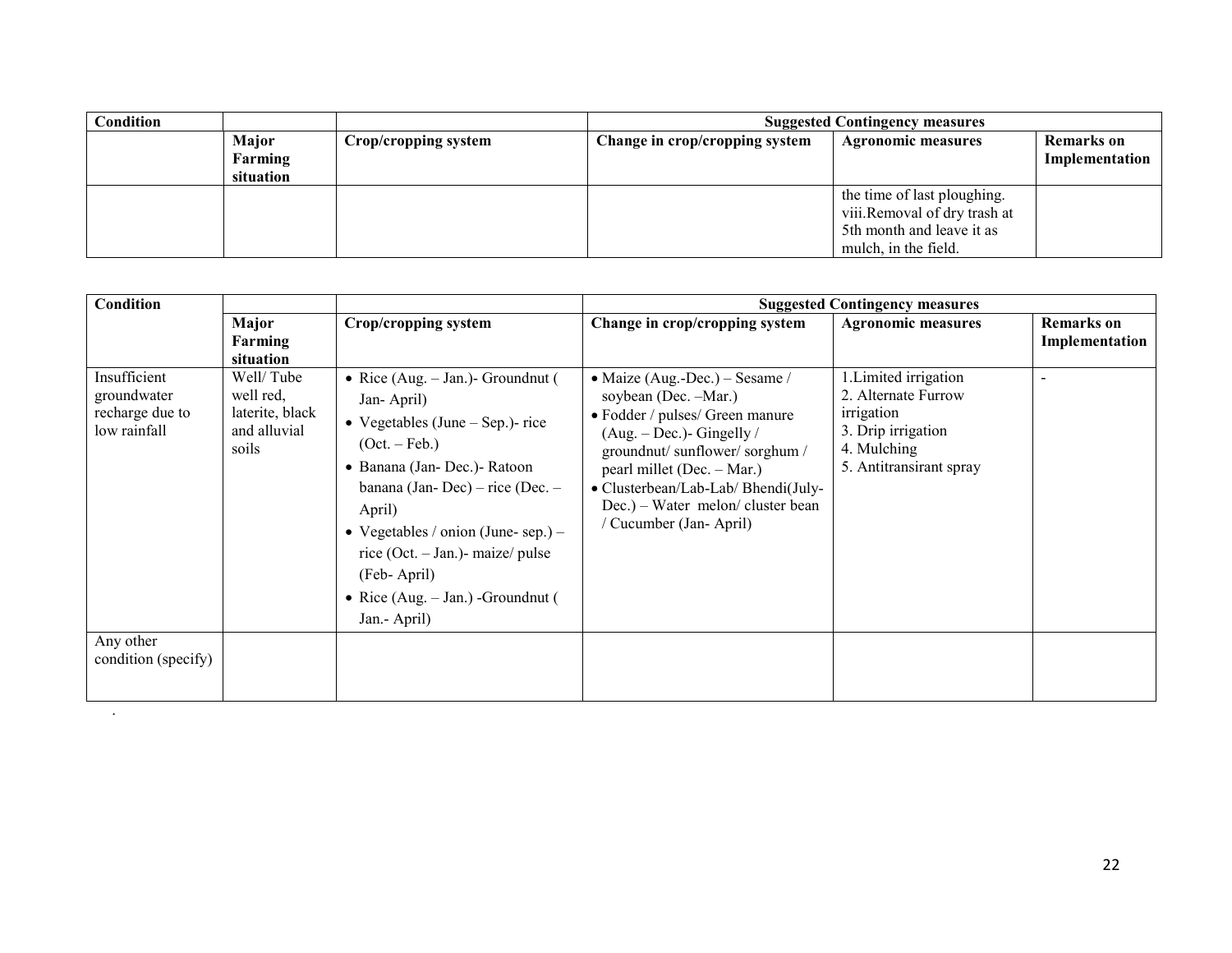#### **2.2 Unusual rains (untimely, unseasonal etc)** (for both rainfed and irrigated situations)

| Condition                                                                                                                     | <b>Suggested contingency measure</b>                                                                            |                                                                                                                   |                                                                      |                                                                |  |  |
|-------------------------------------------------------------------------------------------------------------------------------|-----------------------------------------------------------------------------------------------------------------|-------------------------------------------------------------------------------------------------------------------|----------------------------------------------------------------------|----------------------------------------------------------------|--|--|
| Continuous high rainfall in a short span<br>leading to water logging, Heavy rainfall<br>with high speed winds in a short span | <b>Vegetative stage</b>                                                                                         | <b>Flowering stage</b>                                                                                            | Crop maturity stage                                                  | Post harvest                                                   |  |  |
| Rice                                                                                                                          | In water logged<br>condition, form open<br>drains, about 60cm in<br>depth and 45cm width<br>across the<br>field | Drain out excess water<br>through drainage channel                                                                | Drain out excess water<br>Harvesting at<br>physiological<br>maturity | Proper drying and storage of<br>grains<br>Use mechanical drier |  |  |
| Groundnut + Red gram                                                                                                          | Drain out excess<br>water                                                                                       | Drainage                                                                                                          | Drain out<br>Harvesting at<br>physiological maturity<br>stage        | Shift to safe place, dry in shade<br>and turn frequently       |  |  |
| Black gram / green gram                                                                                                       |                                                                                                                 |                                                                                                                   | Drain out<br>Harvest for vegetable<br>purpose                        | Proper drying and storage of<br>grains<br>Use mechanical drier |  |  |
| Gingelly                                                                                                                      |                                                                                                                 |                                                                                                                   | Drain out                                                            | Proper drying and storage of<br>grains<br>Use mechanical drier |  |  |
| Maize / sorghum                                                                                                               |                                                                                                                 | Drain out excess water,<br>earthingup, fertilizer<br>application.                                                 | Drain out excess water,<br>Harvesting and drying the<br>cobs         | Proper drying and storage of<br>grains                         |  |  |
| Sunflower                                                                                                                     | Drain out excess<br>water, weeding and<br>top dressing with urea                                                | Drain out excess water,<br>earthingup, fertilizer<br>application / foliar spray (1<br>$\frac{9}{6}$ 19 ; 19 : 19) | Drain out excess water,<br>Harvesting and drying of<br>ear heads     | Proper drying and storage of<br>grains                         |  |  |
| Sugarcane                                                                                                                     | Drain out excess<br>water, weeding and<br>top dressing of<br>fertilizers, earthingup,<br>propping, Detrashing   | $\overline{a}$                                                                                                    | $\overline{a}$                                                       | $\overline{a}$                                                 |  |  |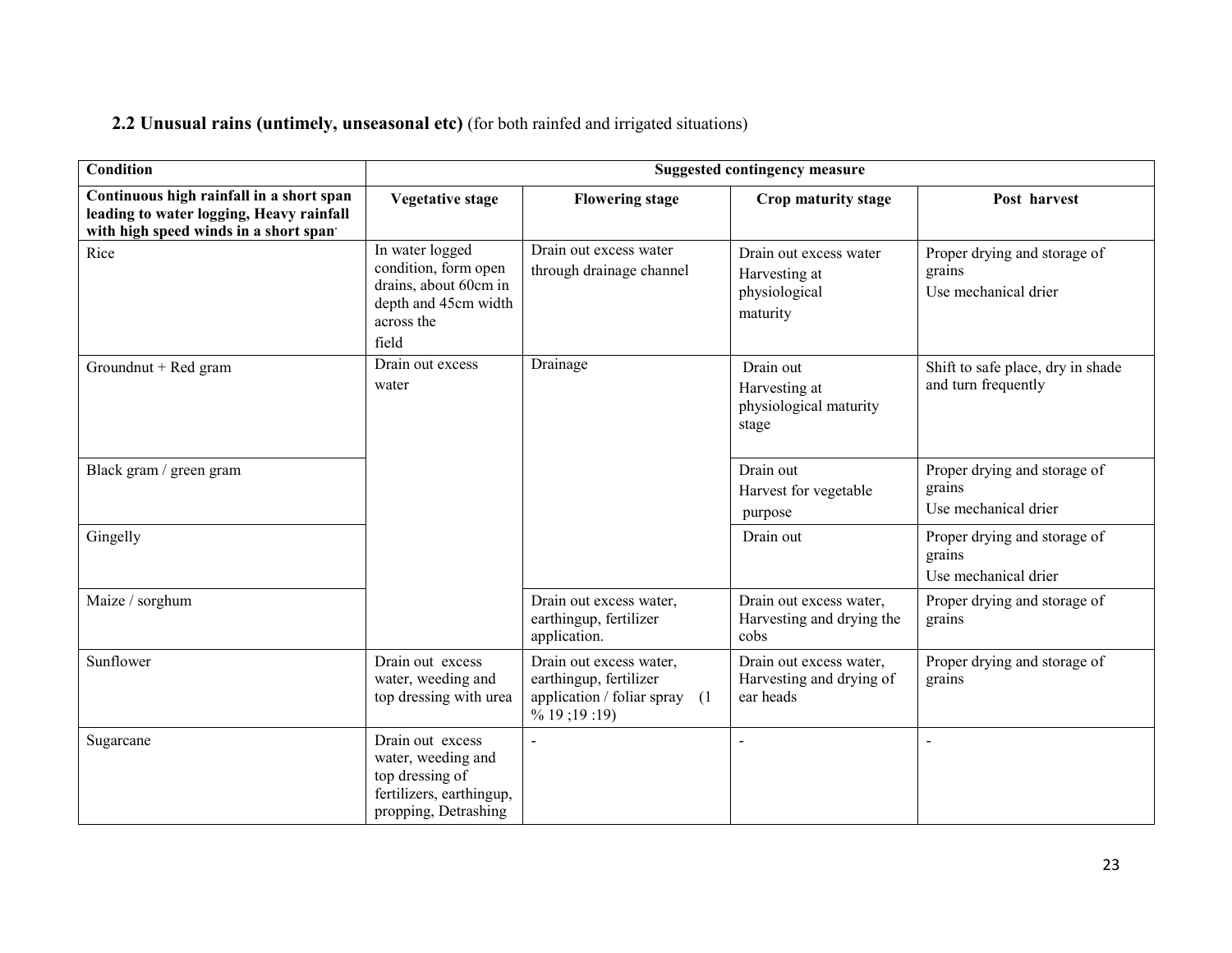| Horticulture                  |                                                                                       |                                                                                                    |                                        |  |
|-------------------------------|---------------------------------------------------------------------------------------|----------------------------------------------------------------------------------------------------|----------------------------------------|--|
| Vegetables/Bhendi/clusterbean | Drain out excess<br>water, weeding and<br>top dressing of<br>fertilizers, earthingup, | Drain out excess water,<br>earthingup, fertilizer<br>application / foliar spray<br>$(1\%19:19:19)$ |                                        |  |
| Banana                        | Drain out excess<br>water, weeding and<br>top dressing of<br>fertilizers, earthingup, | Drain out excess water,<br>weeding and top dressing of<br>fertilizers, earthingup, stalking        | Harvesting of bunches and<br>marketing |  |

| Outbreak of pests and diseases due to<br>unseasonal rains |                                                                                                                                                                                                | The control measures may be taken up as per package of practices                                                                                                                                                                                                                                                                                               |                                                                                                                                                                                                                                            |  |
|-----------------------------------------------------------|------------------------------------------------------------------------------------------------------------------------------------------------------------------------------------------------|----------------------------------------------------------------------------------------------------------------------------------------------------------------------------------------------------------------------------------------------------------------------------------------------------------------------------------------------------------------|--------------------------------------------------------------------------------------------------------------------------------------------------------------------------------------------------------------------------------------------|--|
| Rice                                                      | Brown planthopper<br>Drain the water before<br>use of insecticides and<br>direct the spray<br>towards<br>the base of the plants.<br>Monocrotophos @ 500<br>ml/ ac. (or) Acephate<br>200 g / ac | Brown plant hopper<br>Drain water before use of<br>insecticides and direct the<br>spray towards<br>the base of the plants.<br>Monocrotophos @ 500 ml/ ac.<br>(or) Acephate 200 g / ac.<br>Blast: Spray after observing<br>initial infection of the disease,<br>$\Box$ Carbendazim WP 250 g or<br>Tricyclozole<br>75 WP 500 g or Iprobenphos<br>(IBP) 500ml/ha. | <b>BPH</b><br>Cut worm: Prolonged dry<br>spell followed by heavy<br>downpour leads to<br>cutworm outbreak. Spray<br>Chloropyriphos 2.5 ml /<br>lit or Thiodicarb 75 WP<br>$1.25$ g / lit.<br>False smut: Spray<br>cuprous hydroxide 0.25 % |  |
| Sunflower                                                 | $\overline{\phantom{a}}$                                                                                                                                                                       | Head rot: Spray Fenthion 1<br>$ml/l + mancozeb 2 g/l$ at<br>flowering stage twice at 10<br>days interval                                                                                                                                                                                                                                                       | Head rot: spray<br>mancozeb 0.2 %                                                                                                                                                                                                          |  |
| Sorghum                                                   |                                                                                                                                                                                                |                                                                                                                                                                                                                                                                                                                                                                | Grain mold: Spray Captan<br>$2g/l +$ Aureofungin 0.2<br>g/l or Propiconazole 1.0<br>ml/l at grain formation<br>stage immediately after<br>cessation of rains                                                                               |  |
| Black gram / green gram                                   | Wilt in low lying<br>water logged patches:                                                                                                                                                     | Root rot: Soil drenching with<br>carbendazim 0.1 %                                                                                                                                                                                                                                                                                                             |                                                                                                                                                                                                                                            |  |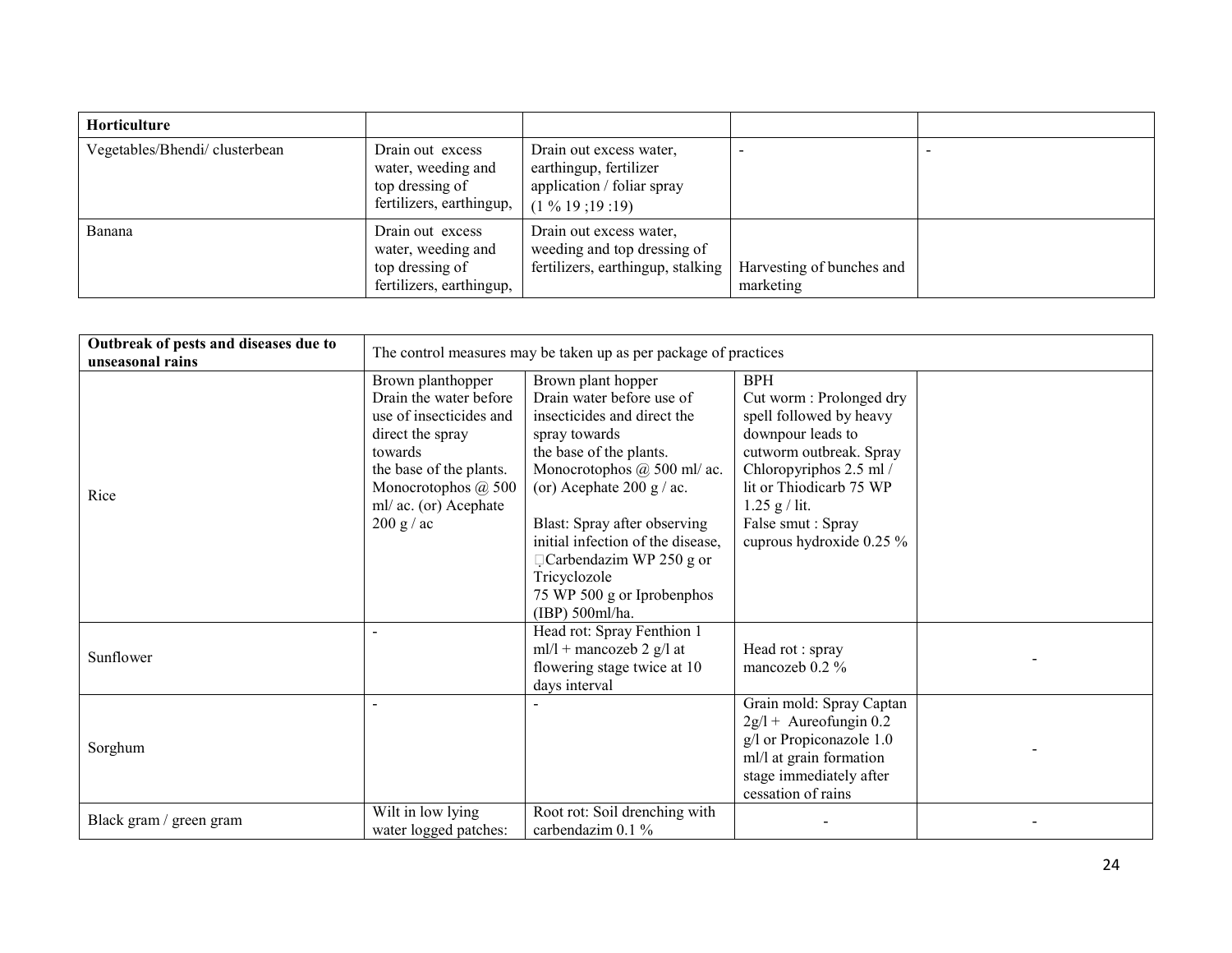|                      | Drench Carbendazim       | Powdery mildew:                |                |  |
|----------------------|--------------------------|--------------------------------|----------------|--|
|                      | $1.0$ g/l at the base of | Spray carbendazim 0.1 %        |                |  |
|                      | plants                   |                                |                |  |
| Sorghum/Pearl millet |                          | Rust: Spray mancozeb 0.2 %     | $\blacksquare$ |  |
| Maize                | $\sim$                   |                                |                |  |
|                      | Wilt in low lying        | Maruca leaf and pod webber:    |                |  |
|                      | patches in field or      | Spray Quinalphos 2 ml/l        |                |  |
| Red gram             | field border: Drench     |                                |                |  |
|                      | Carbendazim 1.0 g/l at   |                                |                |  |
|                      | the base of plants       |                                |                |  |
|                      | Sett rot:                |                                |                |  |
|                      | 1. Sett treatment with   |                                |                |  |
|                      | Carbendazim before       |                                |                |  |
|                      | planting (Carbendazim    |                                |                |  |
|                      | 50 WP @ 0.05% or         |                                |                |  |
| Sugarcane            | Carbendazim              |                                |                |  |
|                      | 25 DS @ 0.1% along       |                                |                |  |
|                      | with 1.0% Urea for 5     |                                |                |  |
|                      | minutes)                 |                                |                |  |
|                      | 2. Proper drainage and   |                                |                |  |
|                      | planting of setts in 1-2 |                                |                |  |
|                      | cm depth.                |                                |                |  |
|                      |                          | Purple blotch: Spray           |                |  |
|                      |                          | mancozeb 0.2 % /               |                |  |
| Onion                |                          | Tebuconazole 0.15 % / zineb    |                |  |
|                      |                          | $0.2\%$                        |                |  |
|                      |                          | Thrips: spray profenophos 2    |                |  |
|                      |                          | ml / lit or Acephate 1 g / lit |                |  |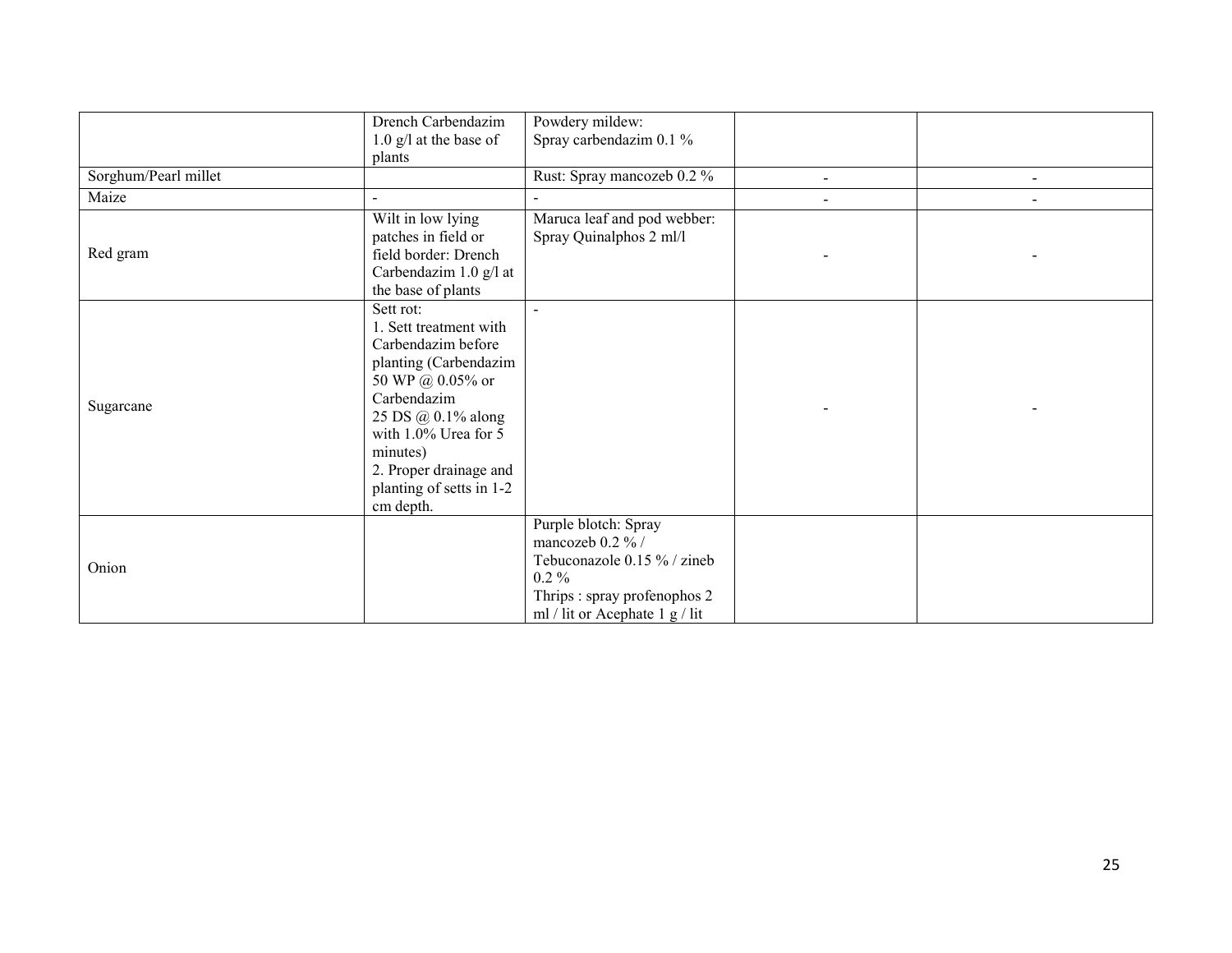### 2.3 Floods

| <b>Condition</b>                               | <b>Suggested contingency measure</b>                                                                                                                                                                                  |                                                                                                                                           |                                                                                 |                                                                                         |
|------------------------------------------------|-----------------------------------------------------------------------------------------------------------------------------------------------------------------------------------------------------------------------|-------------------------------------------------------------------------------------------------------------------------------------------|---------------------------------------------------------------------------------|-----------------------------------------------------------------------------------------|
| Transient water logging/<br>partial inundation | Seedling / nursery stage                                                                                                                                                                                              | <b>Vegetative stage</b>                                                                                                                   | <b>Reproductive stage</b>                                                       | At harvest                                                                              |
| Rice                                           | Drain out excess water                                                                                                                                                                                                |                                                                                                                                           |                                                                                 | Drain out excess water                                                                  |
| Sunflower                                      | Drain out excess water,<br>Gap filling and<br>drenching with fungicides (0.5)<br>$\%$ carbendazim or 0.25 $\%$<br>copper oxy chloride)                                                                                |                                                                                                                                           | Drain out excess water,<br>Earthing up                                          | Drain out excess water, Harvesting and drying<br>of earheads                            |
| Sorghum                                        | Drain out excess water,<br>Gap filling                                                                                                                                                                                |                                                                                                                                           | Drain out excess water                                                          | Drain out excess water, Tying up of lodged<br>plants, drying of earheads and Harvesting |
| Black gram/ Green Gram                         | Drain out excess water,<br>Gap filling and<br>drenching with fungicides (0.5)<br>$%$ carbendazim or 0.25 $%$<br>copper oxy chloride)                                                                                  | Drain out excess<br>water,<br>Weeding and<br>top dressing with                                                                            | Drain out excess water                                                          | Drain out excess water, Harvesting and drying<br>of plants                              |
| Sorghum/Pearl millet                           | Drain out excess water                                                                                                                                                                                                | urea                                                                                                                                      | Drain out excess water                                                          | Drain out excess water, Tying up of lodged<br>plants, drying of earheads and Harvesting |
| Maize                                          | Drain out excess water,<br>Gap filling                                                                                                                                                                                |                                                                                                                                           | Drain out excess water,<br>Earthing up                                          | Drain out excess water, Harvesting and drying<br>of cobs                                |
| Red gram                                       | Drain out excess water,<br>Gap filling and<br>drenching with fungicides (0.5)<br>$%$ carbendazim or 0.25 $%$<br>copper oxy chloride)                                                                                  |                                                                                                                                           | Drain out excess water,<br>Spraying with NAA@ 25 ppm                            | Drain out excess water, Harvesting and drying<br>of plants                              |
| Continuous submergence for more than 2 days    |                                                                                                                                                                                                                       |                                                                                                                                           |                                                                                 |                                                                                         |
| Sunflower                                      | Drain out excess water,<br>Resowing with seed treatment<br>in case of more than 50%<br>mortality; otherwise gap<br>filling and drenching with<br>fungicides $(0.5\%$<br>carbendazim or 0.25 % copper<br>oxy chloride) | Drain out excess<br>water,<br>Weeding and<br>top dressing with<br>urea;<br>Replacing<br>mortalilty with<br>sorghum<br>(K)/chickpea<br>(R) | Drain out excess water,<br>Earthing up; Spray borax<br>$(0.5\%)$ to the earhead | Drain out excess water, Harvesting and drying<br>of earheads                            |
| Sorghum                                        | Drain out excess water,                                                                                                                                                                                               | Drain out excess                                                                                                                          | Drain out excess water, Tying                                                   | Drain out excess water, Tying up of lodged                                              |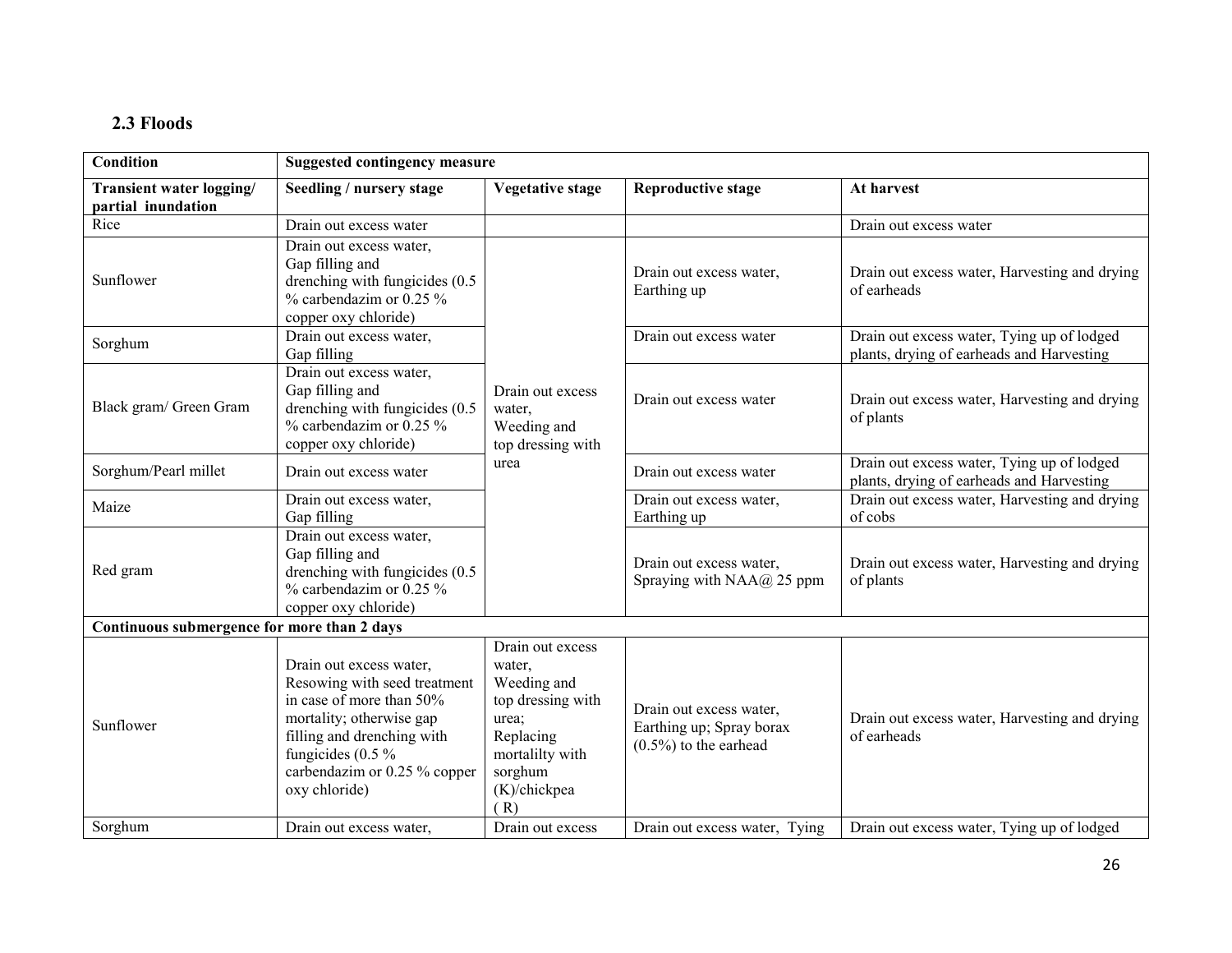|                        | Gap filling;<br>Resowing with seed treatment<br>in case of more than 50%<br>mortality                                                                                                      | water,<br>Weeding and<br>top dressing with<br>urea                      | up of lodged plants                                                  | plants<br>drying of earheads and Harvesting                                               |
|------------------------|--------------------------------------------------------------------------------------------------------------------------------------------------------------------------------------------|-------------------------------------------------------------------------|----------------------------------------------------------------------|-------------------------------------------------------------------------------------------|
| Black gram/ Green gram | Drain out excess water,<br>Gap filling and<br>drenching with fungicides (0.5)<br>$\%$ carbendazim or 0.25 $\%$<br>copper oxy chloride);<br>Resowing (in case of more<br>than 50% mortality | Drain out excess<br>water,<br>Weeding and<br>top dressing with<br>urea; | Drain out excess water,<br>Spraying with NAA@ 25 ppm                 | Drain out excess water, Harvesting and drying<br>of plants                                |
| Sorghum / Pearl millet | Drain out excess water                                                                                                                                                                     |                                                                         | Drain out excess water; Tying<br>up of lodged plants                 | Drain out excess water, Tying up of lodged<br>plants<br>drying of earheads and Harvesting |
| Maize                  | Drain out excess water,<br>Gap filling                                                                                                                                                     | Drain out excess<br>water,<br>Weeding and<br>top dressing with          | Drain out excess water,<br>Earthing up; Tying up of<br>lodged plants | Drain out excess water, Harvesting and drying<br>of cobs                                  |
| Red gram               | Drain out excess water,<br>Gap filling and<br>drenching with fungicides (0.5)<br>$%$ carbendazim or 0.25 $%$<br>copper oxy chloride)                                                       | urea                                                                    | Drain out excess water,<br>Spraying with NAA@ 25 ppm                 | Drain out excess water, Harvesting and<br>drying of plants                                |
| Sugarcane              | Drain out excess water,<br>weeding and top dressing of<br>fertilizers, earthingup,<br>propping, Detrashing                                                                                 |                                                                         |                                                                      |                                                                                           |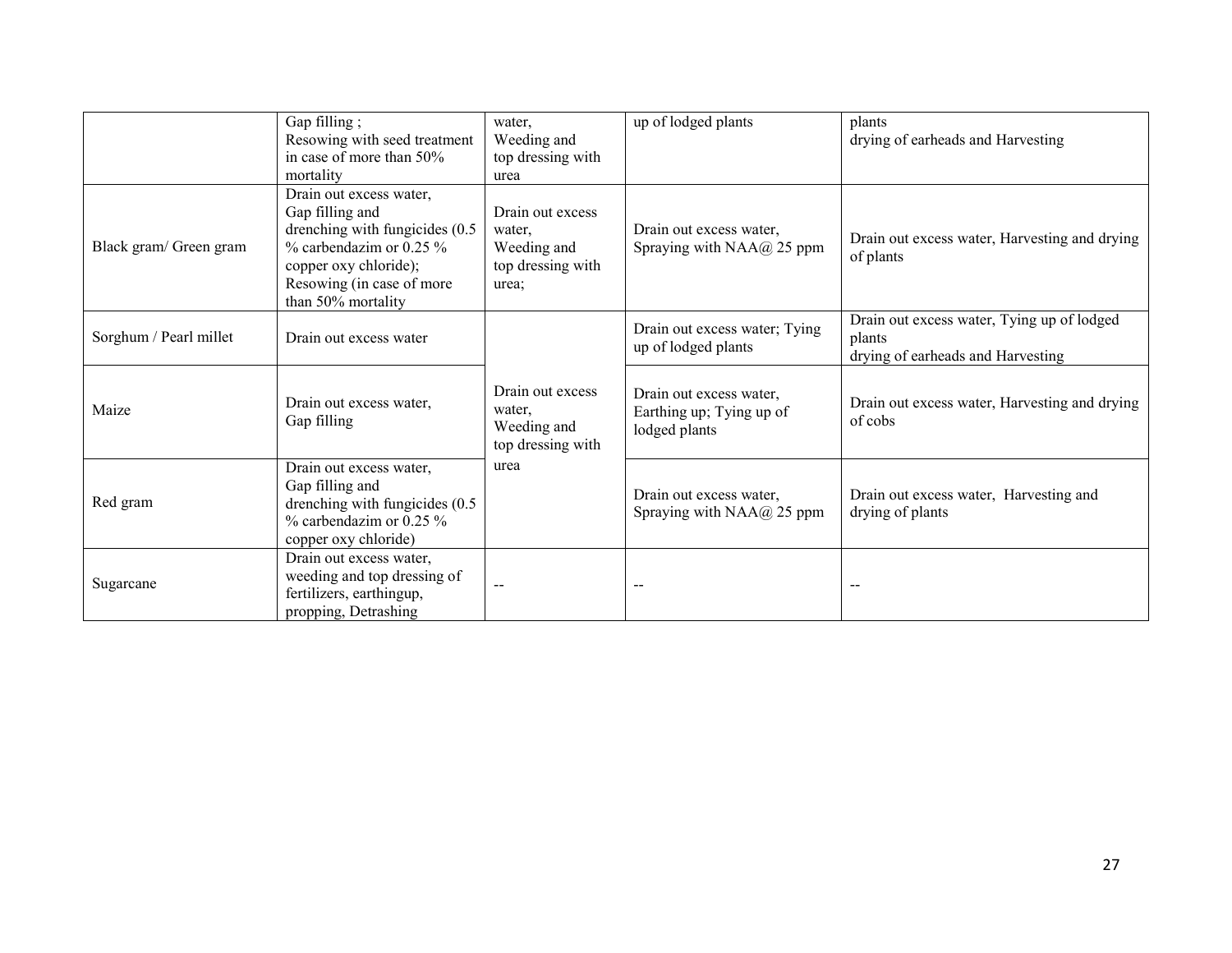#### 2.4 Extreme events: Heat wave / Cold wave/Frost/ Hailstorm /Cyclone

| <b>Extreme event type</b> | <b>Suggested contingency measure</b>       |                                            |                           |            |  |  |
|---------------------------|--------------------------------------------|--------------------------------------------|---------------------------|------------|--|--|
|                           | Seedling / nursery stage                   | <b>Vegetative stage</b>                    | <b>Reproductive stage</b> | At harvest |  |  |
|                           |                                            | Not applicable for Tiruchirappali district |                           |            |  |  |
| Heat Wave                 |                                            |                                            |                           |            |  |  |
| Cold wave                 |                                            |                                            |                           |            |  |  |
|                           |                                            |                                            |                           |            |  |  |
| Frost                     |                                            |                                            |                           |            |  |  |
|                           | Not applicable for Tiruchirappali district |                                            |                           |            |  |  |
| Hailstorm                 |                                            |                                            |                           |            |  |  |
|                           |                                            |                                            |                           |            |  |  |
| Cyclone                   |                                            |                                            |                           |            |  |  |

#### 2.5Contingent strategies for Livestock, Poultry & Fisheries

#### 2.5.1 Livestock

|                               | <b>Suggested contingency measures</b>                      |                                                       |                                                        |  |
|-------------------------------|------------------------------------------------------------|-------------------------------------------------------|--------------------------------------------------------|--|
|                               | Before the event <sup>s</sup>                              | During the event                                      | After the event                                        |  |
| <b>Drought</b>                |                                                            |                                                       | As managed<br>$\circ$                                  |  |
| Feed and fodder availability  | As managed<br>$\circ$<br>Feed may be stored for<br>$\circ$ | Subsistence feed allowance<br>$\circ$<br>may be given | Feed may be stored for<br>$\circ$                      |  |
| Drinking water                | emergency in a special                                     | Water in water troughs<br>$\circ$                     | emergency in a special go<br>down                      |  |
| Health and disease management | go down                                                    | RMVT may be pressed in to<br>$\circ$                  | Rapid mobile veterinary<br>$\circ$                     |  |
| <b>Floods</b>                 | Rapid mobile veterinary<br>$\circ$                         | <b>Service</b>                                        | (RMVT)may<br>be<br>team<br>kept                        |  |
| Feed and fodder availability  | team (RMVT) may be<br>formed                               |                                                       | available                                              |  |
| Drinking water                | <b>Community animal shelter</b><br>$\circ$                 |                                                       | animal<br>Community<br>$\circ$<br>shelter<br>be<br>may |  |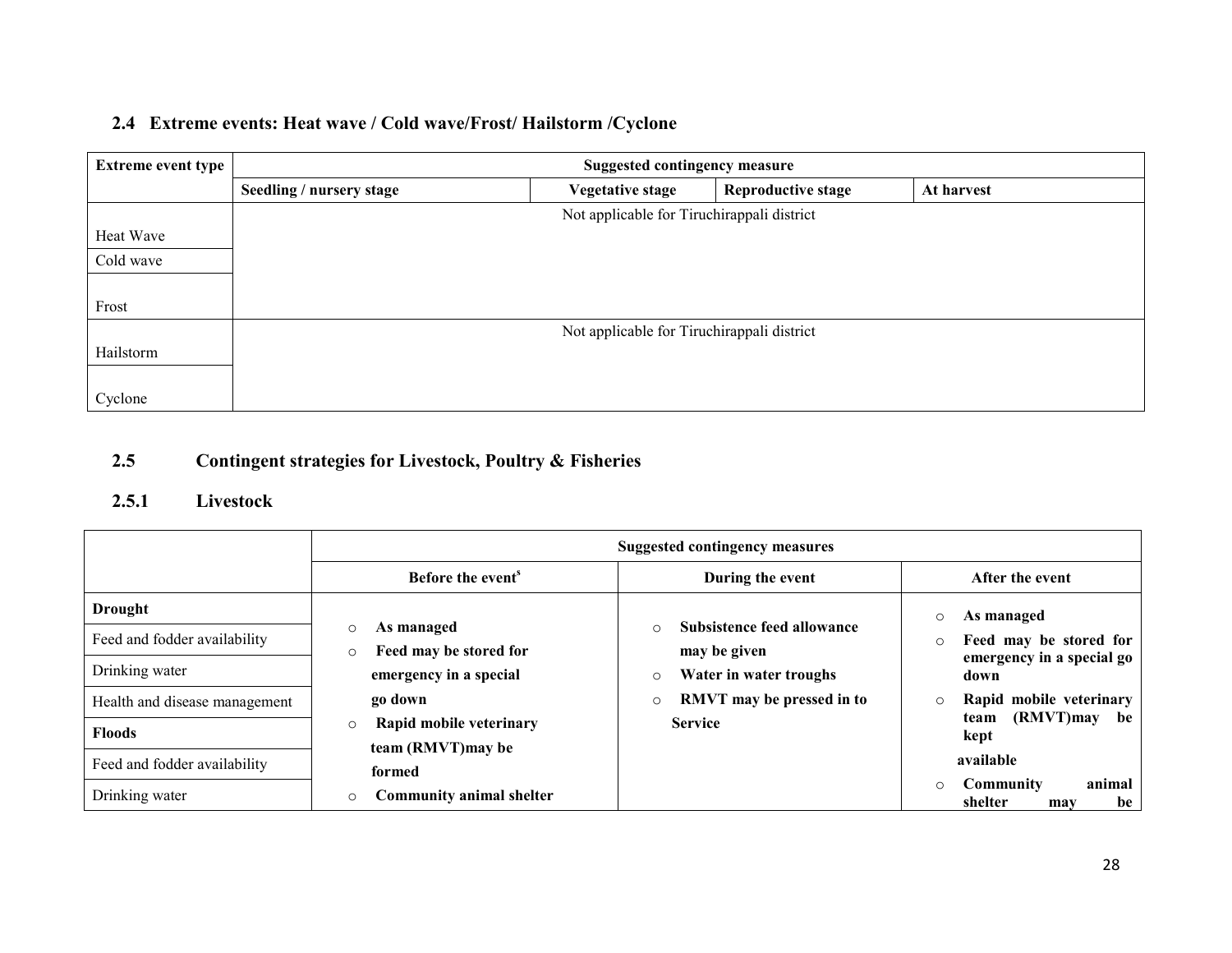| Health and disease management  | may be constructed                            | constructed |
|--------------------------------|-----------------------------------------------|-------------|
| Cyclone                        | Required vaccines may be<br>$\circ$<br>stored |             |
| Feed and fodder availability   |                                               |             |
| Drinking water                 |                                               |             |
| Health and disease management  |                                               |             |
| Heat wave and cold wave        |                                               |             |
| Shelter/environment management |                                               |             |
| Health and disease management  |                                               |             |

<sup>s</sup> based on forewarning wherever available

#### 2.5.2 Poultry

|                               | <b>Suggested contingency measures</b>                            | Convergence/linkages with<br>ongoing programs, if any |                                       |  |
|-------------------------------|------------------------------------------------------------------|-------------------------------------------------------|---------------------------------------|--|
|                               | Before the event <sup>a</sup>                                    | During the<br>event                                   | After the event                       |  |
| Drought                       | As managed<br>$\circ$<br>Feed<br>for<br>be<br>stored<br>mav<br>O | <b>Subsist</b><br>$\circ$<br>ence                     | As managed<br>$\circ$<br>Feed may be  |  |
| Shortage of feed ingredients  | emergency in a special<br>$_{0}$<br>down                         | feed<br>allowan                                       | $\circ$<br>for<br>stored              |  |
| Drinking water                | Rapid mobile veterinary<br>$\circ$                               | ce                                                    | emergency in<br>a special go          |  |
| Health and disease management | team (RMVT) may be                                               | may be<br>given                                       | down                                  |  |
| <b>Floods</b>                 | formed                                                           | <b>RMVT</b><br>$\circ$                                | Rapid mobile<br>$\circ$<br>veterinary |  |
| Shortage of feed ingredients  | Community bird shelter may<br>O<br>be constructed                | may be<br>pressed                                     | team<br>(RMVT)may                     |  |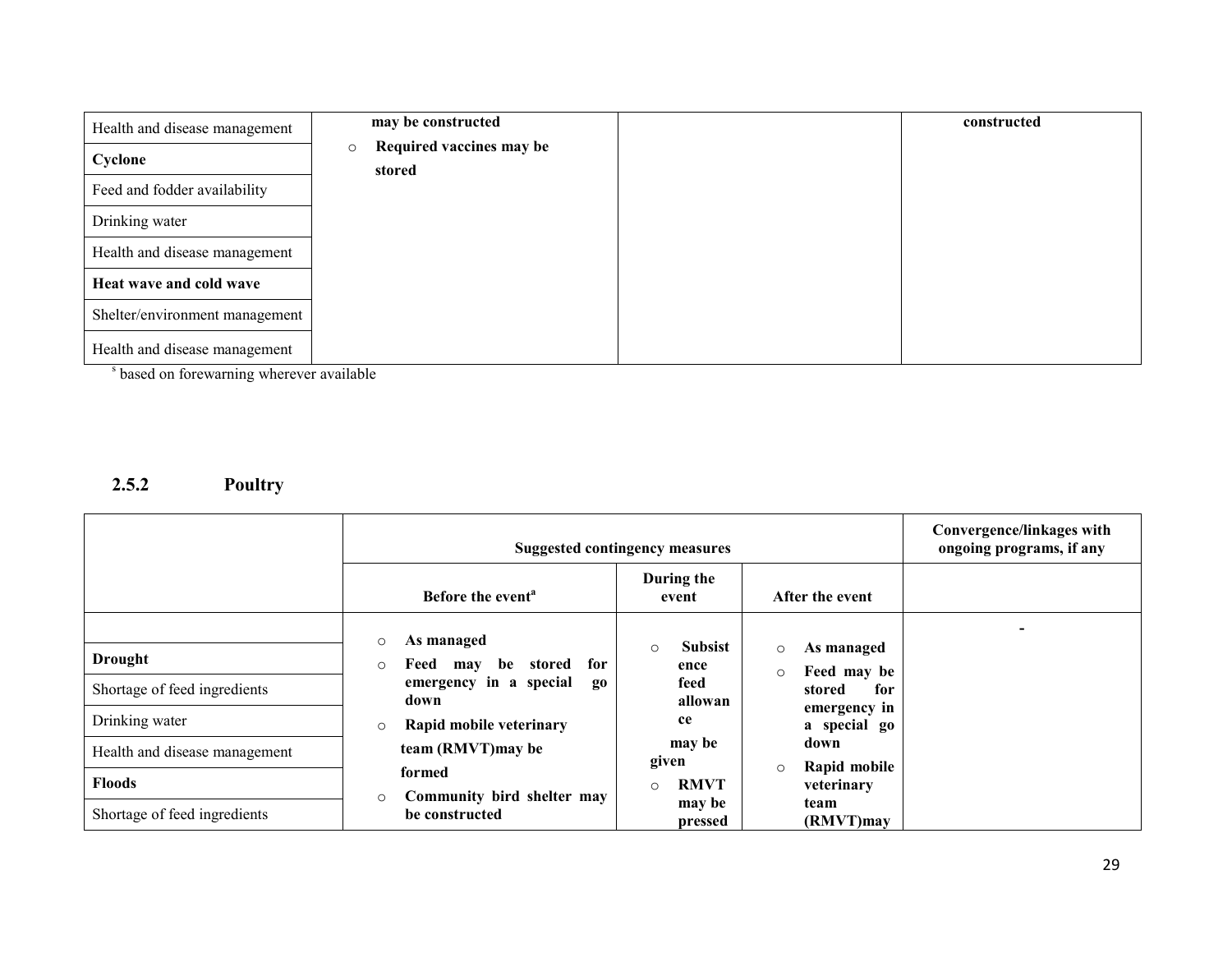| Drinking water                 | <b>Required vaccines</b><br>$\circ$ | in to          | be kept                            |  |
|--------------------------------|-------------------------------------|----------------|------------------------------------|--|
| Health and disease management  | may be stored                       | <b>Service</b> | available<br>Community<br>$\circ$  |  |
| Cyclone                        |                                     |                | bird shelter                       |  |
| Shortage of feed ingredients   |                                     |                | be<br>may<br>constructed           |  |
| Drinking water                 |                                     |                | Immunizatio<br>$\circ$<br>n may be |  |
| Health and disease management  |                                     |                | carried out                        |  |
| Heat wave and cold wave        |                                     |                |                                    |  |
| Shelter/environment management |                                     |                |                                    |  |
| Health and disease management  |                                     |                |                                    |  |

<sup>a</sup> based on forewarning wherever available

#### 2.5.3 Fisheries/ Aquaculture

| Suggested contingency measures                                         |                                                                                                   |                                                                                                                                                                                        |                                                                                                 |  |
|------------------------------------------------------------------------|---------------------------------------------------------------------------------------------------|----------------------------------------------------------------------------------------------------------------------------------------------------------------------------------------|-------------------------------------------------------------------------------------------------|--|
|                                                                        | Before the event *                                                                                | During the event                                                                                                                                                                       | After the event                                                                                 |  |
| 1. Drought                                                             |                                                                                                   |                                                                                                                                                                                        |                                                                                                 |  |
| Capture                                                                |                                                                                                   |                                                                                                                                                                                        |                                                                                                 |  |
| Inland:<br>Shallow water depth due to in<br>sufficient rains / in flow | * Rain water harvesting.<br>* Check dams.<br>* Deepening / Desilting of existing water<br>bodies. | * Shallow areas of direct water bodies can be<br>used for raising table sized fishes using stunted<br>fish seeds, Tilapia.<br>* Murrel and Pungasius sp culture can be<br>carried out. | * Due to water shortage<br>farmers have to harvest fish<br>* Adoption of short term<br>culture. |  |
|                                                                        | * Strengthening of pond embankments.                                                              | * Temporarily raising the height of the<br>enclosures may be done to prevent loss of                                                                                                   |                                                                                                 |  |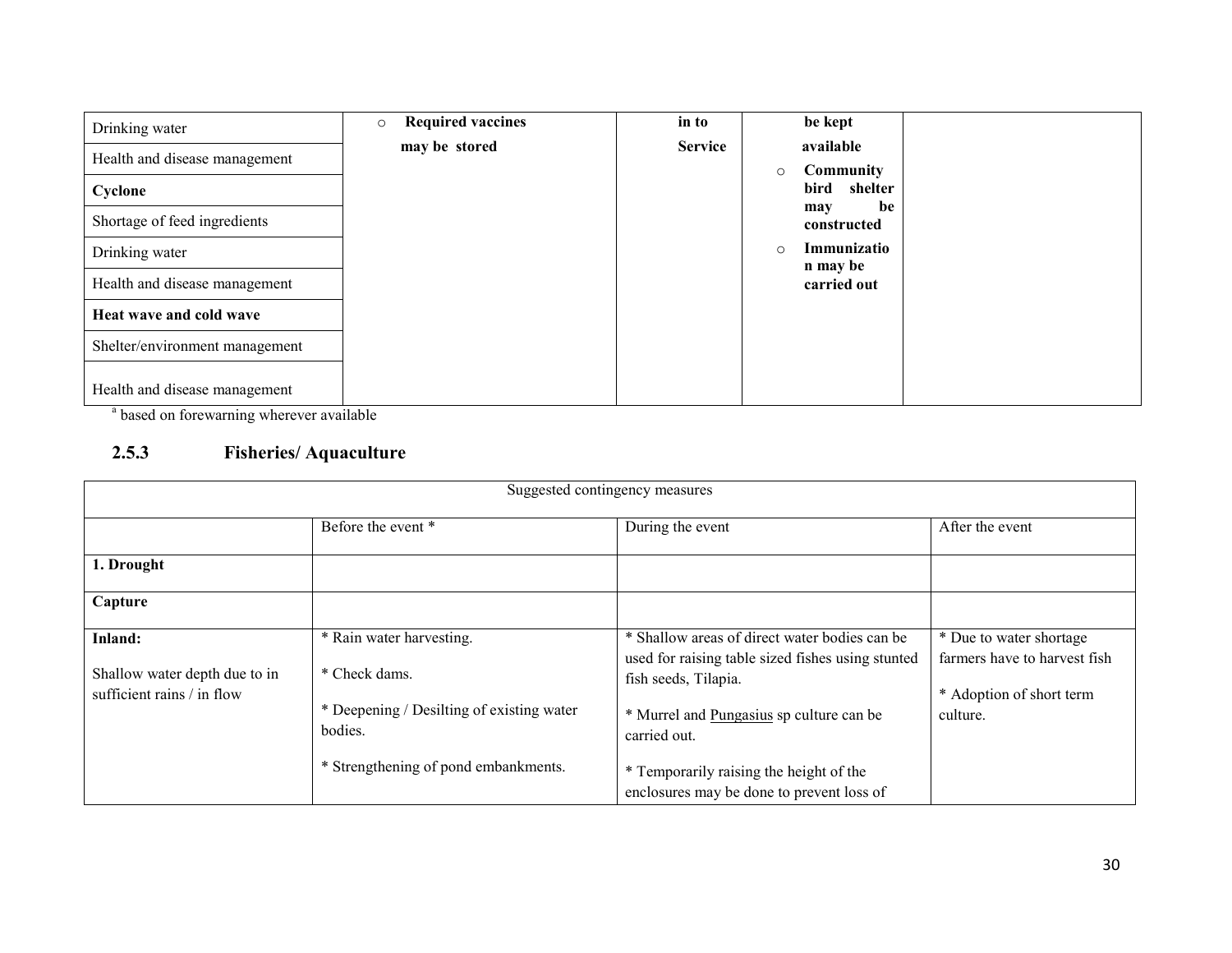|                                                                |                                                                                                                                                                                                                                                                                                                                                                                                                            | stock in the event.                                                                                                                                                                                                                                                                                                                                                                                                                                                                                                 |                                                   |
|----------------------------------------------------------------|----------------------------------------------------------------------------------------------------------------------------------------------------------------------------------------------------------------------------------------------------------------------------------------------------------------------------------------------------------------------------------------------------------------------------|---------------------------------------------------------------------------------------------------------------------------------------------------------------------------------------------------------------------------------------------------------------------------------------------------------------------------------------------------------------------------------------------------------------------------------------------------------------------------------------------------------------------|---------------------------------------------------|
| (i) Shallow water depth due to                                 |                                                                                                                                                                                                                                                                                                                                                                                                                            |                                                                                                                                                                                                                                                                                                                                                                                                                                                                                                                     |                                                   |
| insufficient rains/inflow                                      |                                                                                                                                                                                                                                                                                                                                                                                                                            |                                                                                                                                                                                                                                                                                                                                                                                                                                                                                                                     |                                                   |
| (ii) Changes in water quality                                  |                                                                                                                                                                                                                                                                                                                                                                                                                            | * Reduced water volume in the pond / local<br>water bodies lower its buffering capacity,<br>reduced manuring should be done to prevent<br>algal bloom and water quality change.                                                                                                                                                                                                                                                                                                                                     |                                                   |
| (iii) Any other                                                |                                                                                                                                                                                                                                                                                                                                                                                                                            | * Production of stunted major carps can be<br>carried out.<br>* Ornamental fish rearing can be done.<br>* Conditioning of ponds.                                                                                                                                                                                                                                                                                                                                                                                    |                                                   |
| <b>B.</b> Aquaculture                                          |                                                                                                                                                                                                                                                                                                                                                                                                                            |                                                                                                                                                                                                                                                                                                                                                                                                                                                                                                                     |                                                   |
| (i) Shallow water in ponds due to<br>insufficient rains/inflow | * Further loss of water due to seepage should<br>be prevented by to polythene sheet lining of<br>ponds murrel culture / cat fish farming can be<br>tried.<br>* Short term fish farming should be planned.<br>* Preparations should be made to preserve /<br>maintains the brood stock for the forth<br>coming season.<br>* The summer crop and the culture area can<br>be minimized based on the availability of<br>water. | * The stocking density or the stocks in pond<br>should be reduced and marketed or stored in<br>other pond.<br>* Culture of cat fish can be curred out.<br>* Minimize use of feed fertilizers and<br>chemicals to maintain water quality.<br>* Strict observation should be carried out to<br>carry out spread of fdisease due to high density<br>and high temperature.<br>* Vegelable crops / short term crops / Low<br>water requirement plants / fodder can be grown<br>in the ponds / types as source of income. | * The ponds can be prepared<br>for the next crop. |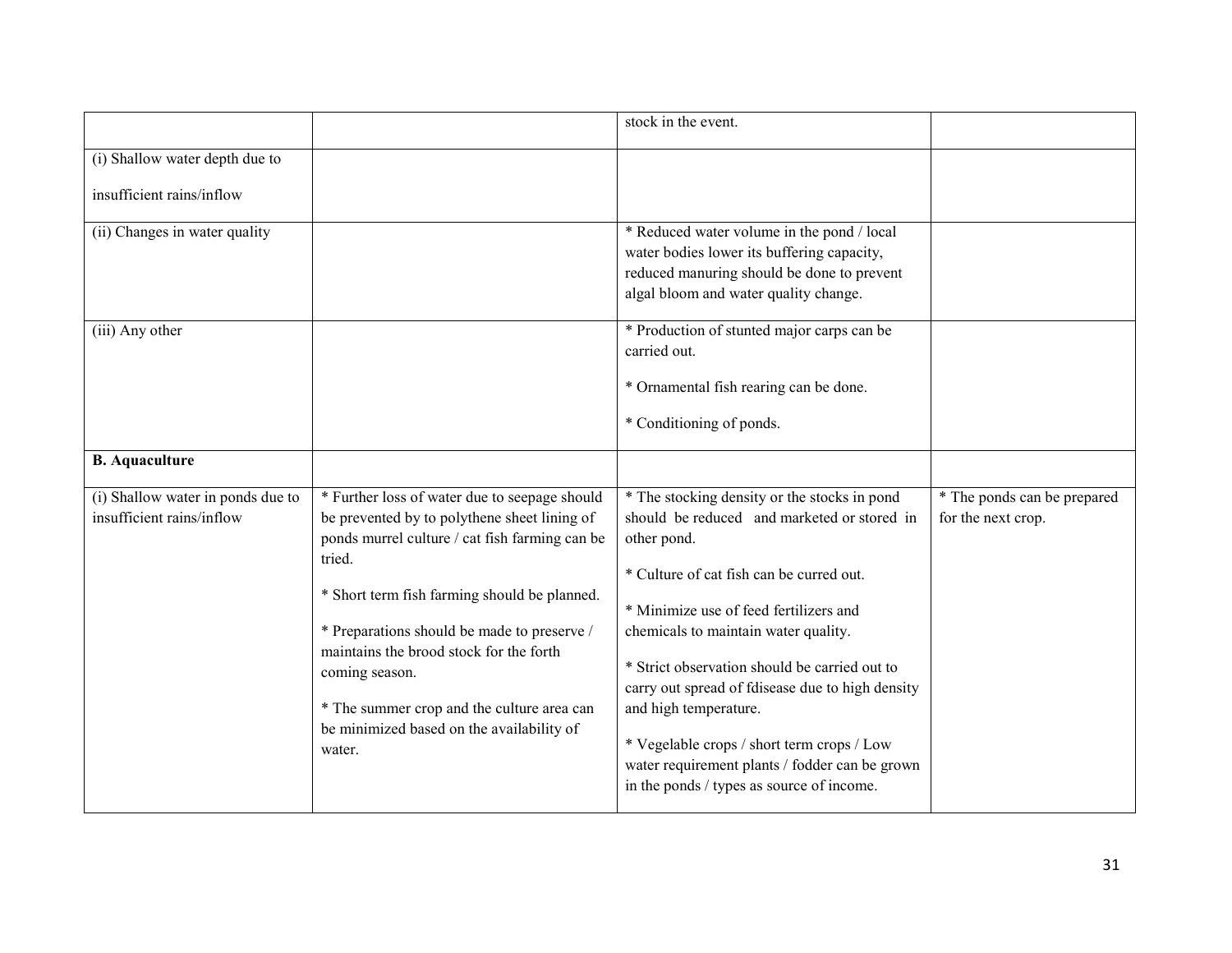| (ii) Impact of salt load build up in | Deepening and desilting of existing water                       | Application of feed and manures should be       |                               |
|--------------------------------------|-----------------------------------------------------------------|-------------------------------------------------|-------------------------------|
| ponds / change in water quality      | bodies.                                                         | minimized.                                      |                               |
|                                      |                                                                 |                                                 |                               |
| (iii) Any other                      | The quality and quantity of water has to be                     | * Recirculatory system can be adopted to as to  | * The government should       |
|                                      | monitored.                                                      | used mineral water.                             | provide quality seeds for the |
|                                      |                                                                 | * Use of aerators to overcome thermal           | farmers for starting culture  |
|                                      |                                                                 | stratifications and ammonia build up.           |                               |
|                                      |                                                                 |                                                 |                               |
|                                      |                                                                 | * Regular training to the farmers on fish       |                               |
|                                      |                                                                 | culture, integrated farming and management of   |                               |
|                                      |                                                                 | drought.                                        |                               |
|                                      |                                                                 | * Seed banks / Brood stock banks of             |                               |
|                                      |                                                                 | Government fish farm should hotel the           |                               |
|                                      |                                                                 | breeders / seeds for next season.               |                               |
|                                      |                                                                 |                                                 |                               |
| 2) Floods                            |                                                                 |                                                 |                               |
| A. Capture                           |                                                                 |                                                 |                               |
| Aquaculture                          | * Strengthening of bunds.                                       | * Water storage to the maximum level should     |                               |
|                                      |                                                                 | be taken.                                       |                               |
|                                      | * Clearing of near by water channels for easy                   |                                                 |                               |
|                                      | flow of water without entering the ponds.                       | * Entry of flood water in to the pond should be |                               |
|                                      |                                                                 | prevented as to reduce silt and mortality and   |                               |
|                                      | * The main inlet provision in the farm should<br>be maintained. | spread of disease.                              |                               |
|                                      |                                                                 | * Nets at every possible ways should be placed  |                               |
|                                      | * The farmers / entrepreneurs should be                         | pe of fished.                                   |                               |
|                                      | trained to manage flood situation.                              |                                                 |                               |
|                                      |                                                                 |                                                 |                               |
|                                      | * The stocks in low lying products of ponds                     |                                                 |                               |
|                                      | prone to flooding should be transferred to                      |                                                 |                               |
|                                      | other pond.                                                     |                                                 |                               |
| (i) Average compensation paid        |                                                                 |                                                 |                               |
|                                      |                                                                 |                                                 |                               |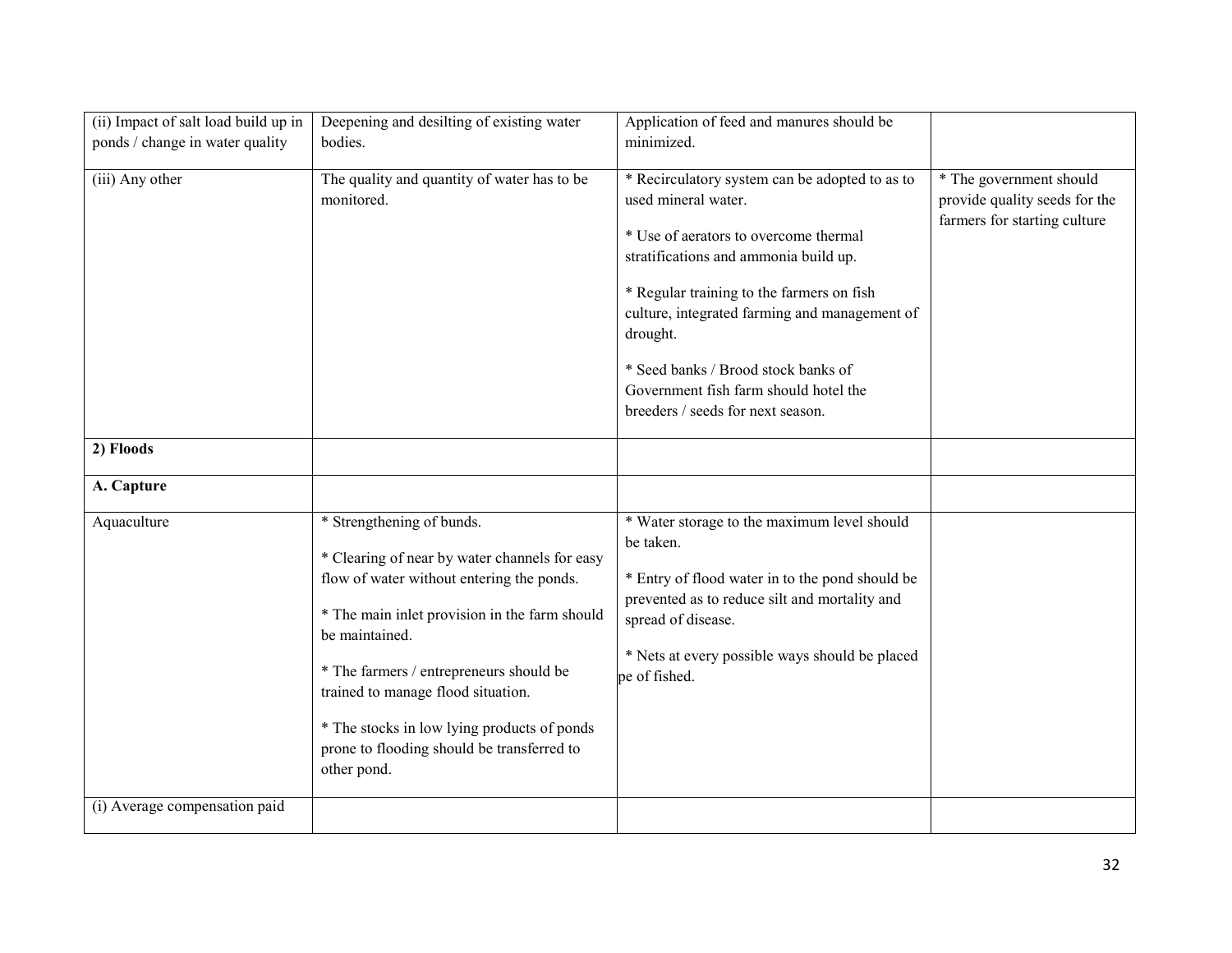| due to loss of human life                           |                                                                                                                                                          |                                                              |                                                                             |
|-----------------------------------------------------|----------------------------------------------------------------------------------------------------------------------------------------------------------|--------------------------------------------------------------|-----------------------------------------------------------------------------|
| (ii) No. of boats / nets / damaged                  |                                                                                                                                                          |                                                              |                                                                             |
| (iii) No. of houses damaged                         |                                                                                                                                                          |                                                              |                                                                             |
| (iv) Loss of stock                                  | T h crop duration should be reduced<br>The cropping area should be reduced                                                                               | *The loss should be reported to the fisheries<br>departme nt | New stock has to be procured<br>*Disease free stock should be<br>maintained |
| Change in water quality                             |                                                                                                                                                          |                                                              |                                                                             |
| Health and diseases                                 |                                                                                                                                                          |                                                              |                                                                             |
| <b>B.Aquaculture</b>                                |                                                                                                                                                          |                                                              |                                                                             |
| Inundation with flood water                         | i. Avoid culture of fishes requiring longer<br>duration of culture.<br>ii. Initiating fish culture in advance in areas<br>frequently prone mto flooding. |                                                              |                                                                             |
| Water exchange and changes in<br>water quality      |                                                                                                                                                          |                                                              |                                                                             |
| Health and diseases                                 |                                                                                                                                                          |                                                              |                                                                             |
| Loss of stock and inputs (feed,<br>chemicals etc.,  |                                                                                                                                                          |                                                              |                                                                             |
| Infrastructure damage(pumps,<br>aerators, huts etc) | i. Initiating fish culture in advance in areas<br>frequently prone to flooding to prevent<br>damage to the infrastructure                                |                                                              |                                                                             |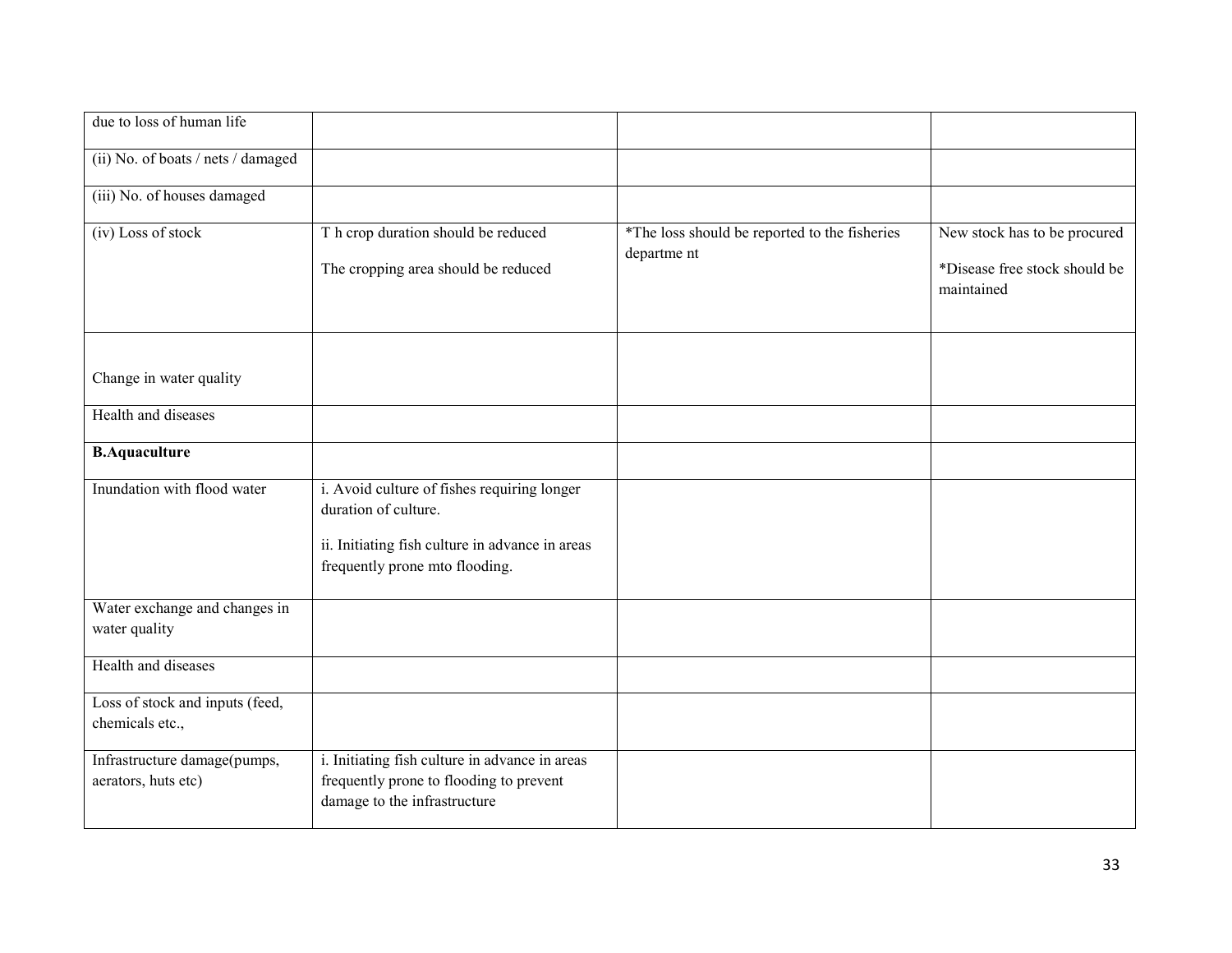| Any other                       |                                                 |                  |                 |
|---------------------------------|-------------------------------------------------|------------------|-----------------|
| 3. Cyclone                      | Before the event                                | During the event | After the event |
| A. Capture                      |                                                 |                  |                 |
| Average compensation paid due   |                                                 |                  |                 |
| to loss of fishermen lives      |                                                 |                  |                 |
| Average no of boats / nets /    |                                                 |                  |                 |
| damaged                         |                                                 |                  |                 |
| Average no of houses damaged    |                                                 |                  |                 |
| Inland                          |                                                 |                  |                 |
| <b>B.</b> Aquaculture           | Before the event                                | During the event | After the event |
| Overflow / flooding of ponds    | i. Planting trees like casuarinas.              |                  |                 |
| Changes in water quality(fresh  | Stocking fishes which can tolerate wide         |                  |                 |
| water / brackish water ratio)   | salinity changes eg. milkfish, pearl spot etc., |                  |                 |
| Health and diseases             |                                                 |                  |                 |
| Loss of stock and inputs (feed, |                                                 |                  |                 |
| chemicals etc.,)                |                                                 |                  |                 |
| Infrastructure damage(pumps,    |                                                 |                  |                 |
| aerators, shelters/huts etc.,   |                                                 |                  |                 |
|                                 |                                                 |                  |                 |
|                                 |                                                 |                  |                 |